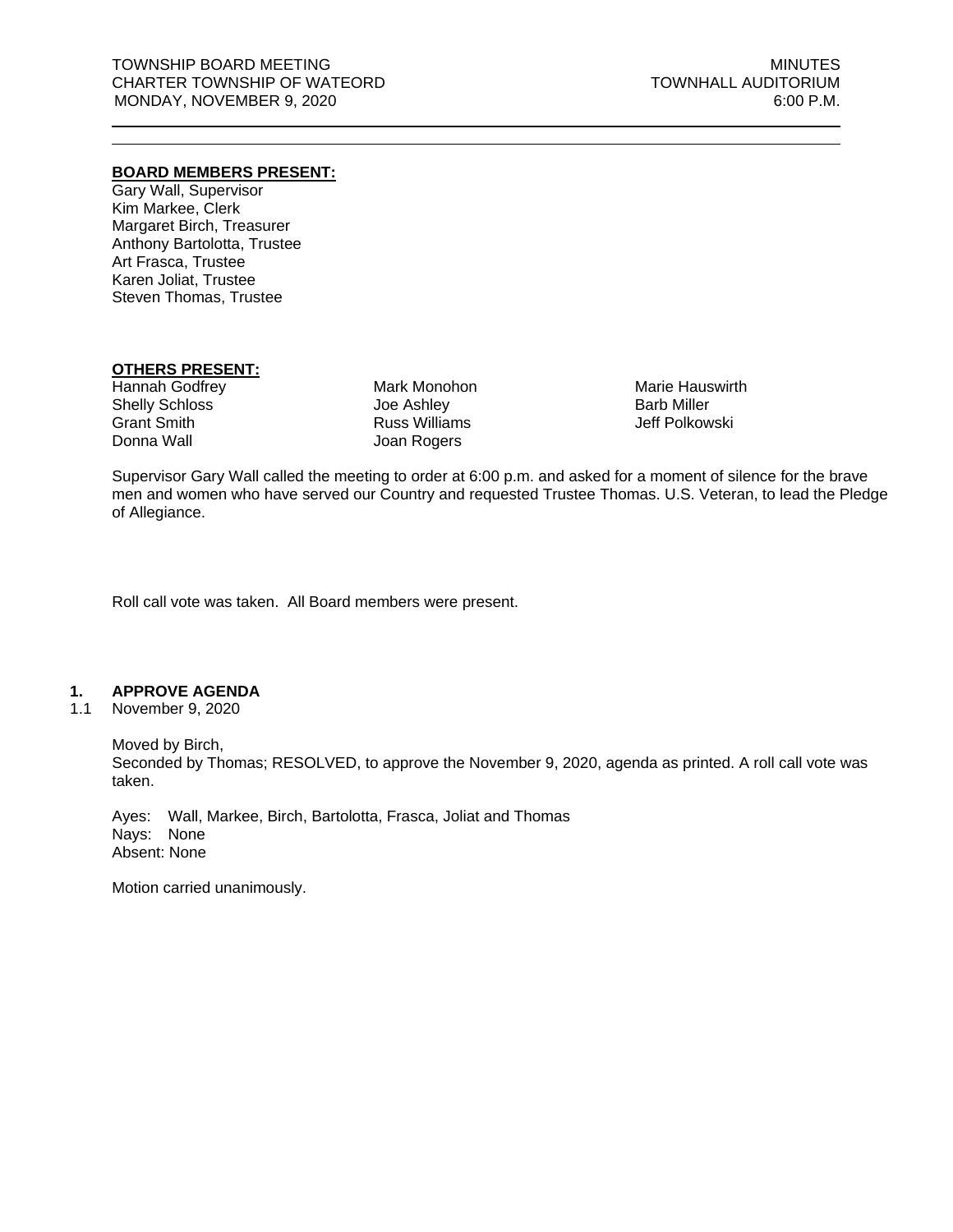# **2. ANNOUNCEMENTS**

- 2.1 Waterford Township administrative offices and the Waterford Township Public Library will be closed on the following dates in November in observance of holidays: November 11th - Veterans Day, November 26th & 27th - Thanksgiving, Emergency services remain available during these administrative closures.
- 2.2 It is almost the holiday season! Like most things in 2020, Goodfellows Christmas Baskets will be different this year. In lieu of food donations, the Waterford Goodfellows will be collecting cash and grocery store gift-card donations to distribute to Waterford families in need this holiday season. All families who are in need of a Goodfellows basket this year, will need to complete an application which will be posted on the Waterford Goodfellows Facebook page on December 1st. Applications will only be accepted December 1-4. Search "Waterford Goodfellows" on Facebook or visit the Waterford Township website or Facebook page for a link to the page. Those wishing to make monetary or gift card donations, may contact the Goodfellows directly or send to Waterford Goodfellows P.O. Box 301196 Waterford, MI 48330. If donating gift carts, please purchase in smaller amounts so they can be disbursed to more families.

Thanks for your understanding and cooperation. Our goal is to keep everyone safe and healthy.

- 2.3 The Waterford Area Chamber of Commerce has officially launched its community-wide SUPPORT LOCAL CAMPAIGN! Shop local to support Waterford businesses and for your chance to win prizes! Eligible purchases made at Waterford chamber-member businesses in the month of November may be submitted via text or email for a chance to win a Visa gift card valued at \$250. Please visit the chamber website for details and a complete list of "Official Rules" [www.waterfordchamber.org.](http://www.waterfordchamber.org/)
- 2.4 Waterford Township Residential GFL Customers receive curbside collection of an unlimited number of bags/cans of yard waste through the second week of December each year under our contract. The week of December 7-11 will be the last week for yard waste collection by GFL. Simply place your yard waste at the curb by 7:00 a.m. on your regular collection day that week, and that will be your last pickup of the season. Snowbirds - Heading out of town for the Winter? Don't forget to contact GFL at 844-464-3587 to place a hold on your service. **GFL November Holiday Schedule:** Please remember that Thanksgiving falls on a Thursday and GFL will not be servicing accounts that day. GFL customers whose regular collection day falls on Thanksgiving Thursday, November 26th will instead receive collection on Friday, November 27th. GFL customers whose regular collection day falls on Friday, November 27th will instead receive their collection on Saturday, November 28th.

# **3. Consent Agenda**

*Board Members may remove items from the Consent Agenda for discussion purposes or for the purpose of voting in opposition. Public comment for items removed from the consent agenda may be received in the same manner immediately following the Consent Agenda.*

- 3.1 October 26, 2020, Meeting Minutes
- 3.2 November 9, 2020, Bill Payment
- 3.3 Receive the Clerk's Office September 2020 Report
- 3.4 Receive the Library's September 2020 Report

Moved by Bartolotta, Seconded by Markee; RESOLVED, to approve Consent Agenda items 3.1 and 3.4. A roll call vote was taken.

Ayes: Wall, Markee, Birch, Bartolotta, Frasca, Joliat and Thomas Nays: None Absent: None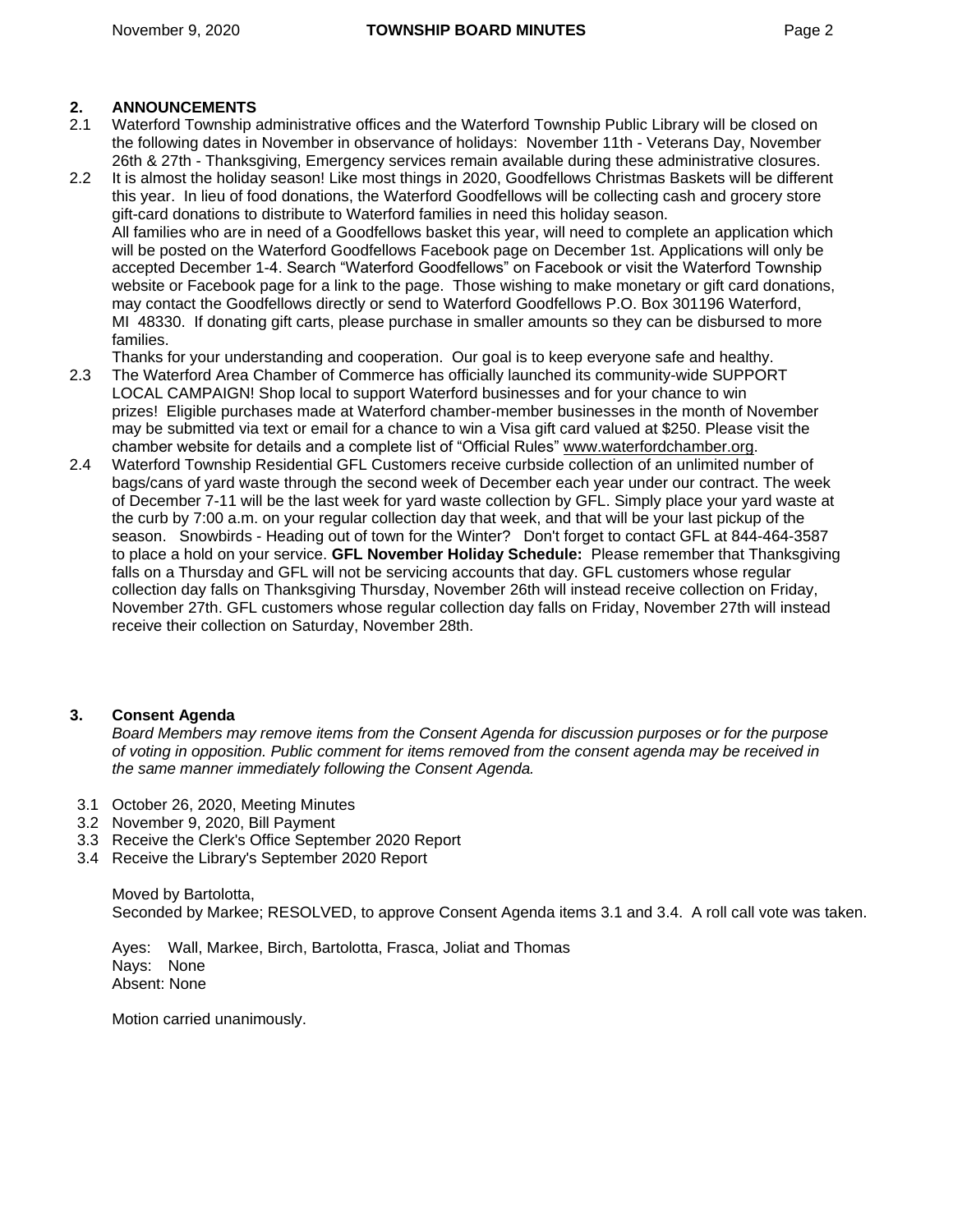## **4. Board Liaison Reports (Verbal)**

#### Treasurer Birch

Announced that this is her last meeting as Waterford Township Treasurer. It has been an honor, and privilege, to serve as Treasurer and on the Board of Trustees.

Supervisor Wall

COVID-19 Updates

| October $26th$ : 48327 | 48328 | 48329 |
|------------------------|-------|-------|
| Cases: 304             | 371   | 348   |
| Deaths: 5              | 14    | 12    |
| Current Cases: 476     | 545   | 558   |
| Deaths: 5              | 14    | 12    |

COVID is spiking, please be safe, social distance, wear a mask, and use disinfectant.

#### Clerk Markee

Thank you to all who helped with the Election. Many people assisted with the Election, including the Library Staff, DPW Facilities and Operations, the IT Staff, the School District by providing their locations, and churches who helped by allowing us to use their facilities, including the staff that helped set up the precincts and to many, many volunteers. I cannot thank them enough. We could not have done this without all of them. Thank you to anyone that worked with the Election; we truly appreciate it.

#### Trustee Joliat

Announced this is also her last meeting as a Board member. Margaret, "It has been an absolute pleasure getting to know you over the years." It's been my pleasure to serve the people of Waterford.

Trustee Bartolotta stated that Trustee Joliat will be serving the Township as a County Commissioner.

#### Trustee Frasca

Announced this is also his last meeting. It has been a tremendous experience working with all of you, and it's been a pleasure to add value to the citizens of Waterford.

## **5. New Business**

## 5.1 **Consider Introduction of Medical Marihuana Facility Licensing Ordinance Amendment No. 2020- 006**

The following memo was received from Gary Dovre, Township Attorney.

One of the basic requirements under the Licensing Ordinance you adopted on October 26, 2020, was compliance with the administrative rules promulgated by the Michigan Marijuana Regulatory Agency (MRA) under the Michigan Medical Marihuana Act. The definition of those Rules in Section 10-294 and references to them in Sections 10-300, 10-301, and 10-306 of the Ordinance need to be updated.

The Rules defined and cited in the adopted ordinance are technically still in effect but have a sunset date of November 27, 2020, and are not expected to be extended. That is because the MRA has promulgated a new comprehensive set of rules for medical and recreational marihuana facilities that took effect June 22, 2020, that covers the same turf as the old rules in greater detail.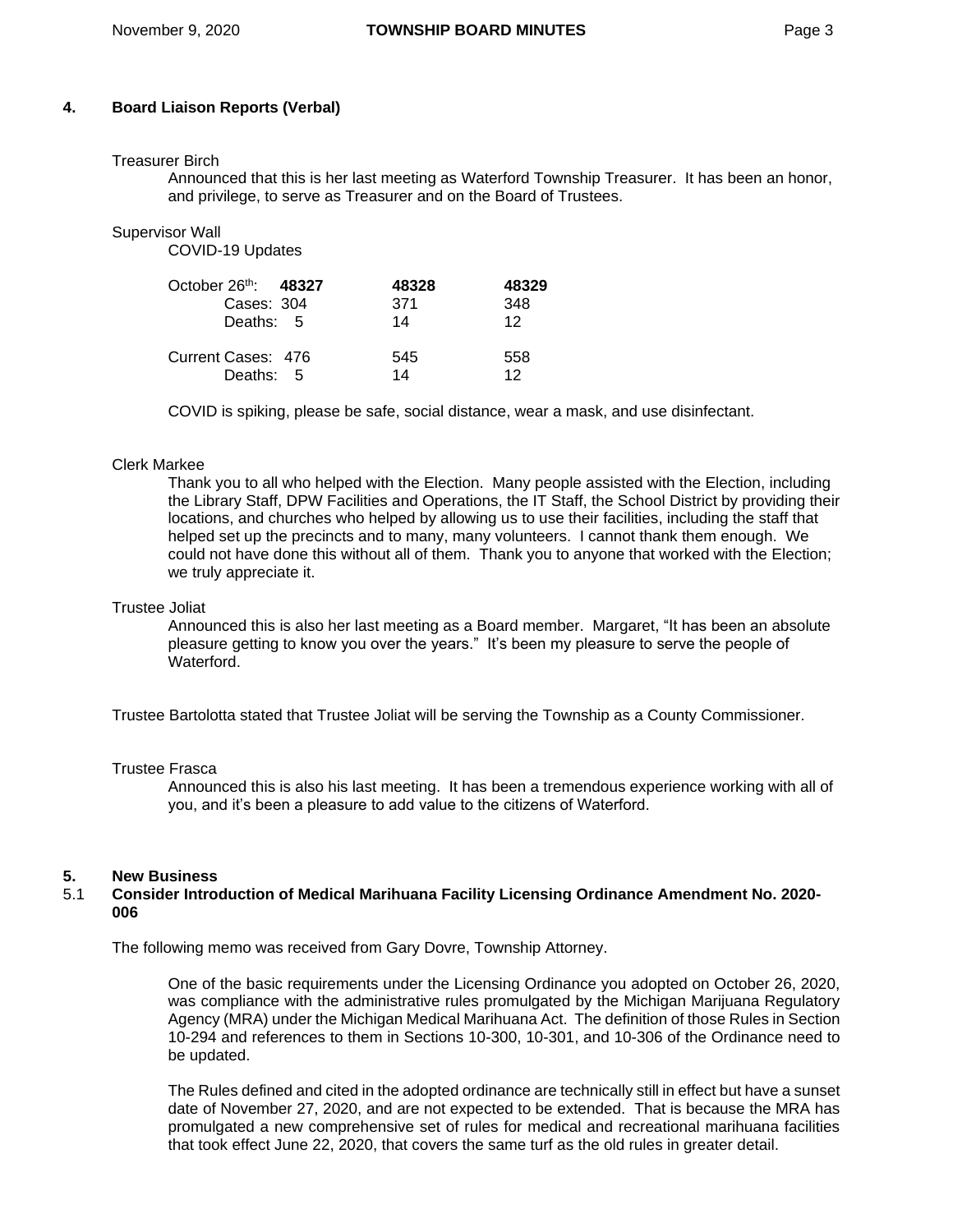Consider Introduction of Medical Marihuana Facility Licensing Ordinance Amendment No. 2020-006 Continued.

The Ordinance Amendment presented with this letter would update the definition and references to the Rules to the new MRA rules, and possible future amendments or additions to those MRA rules. The actual changes to accomplish that have been tracked. The recommended action at your November 9, 2020, meeting would be a:

Motion to introduce Medical Marihuana Facility Licensing Ordinance Amendment No. 2020-006 and schedule it for possible adoption on November 23, 2020.

#### **CHARTER TOWNSHIP OF WATERFORD ORDINANCE NO. 2020-006**

## **MEDICAL MARIHUANA FACILITY LICENSING ORDINANCE AMENDMENT**

An Ordinance to amend the Medical Marihuana Facility Licensing Ordinance by updating and changing the definition of and references to the administrative rules under the Medical Marihuana Facilities Licensing Act.

THE CHARTER TOWNSHIP OF WATERFORD ORDAINS:

## **Section 1 of Ordinance**

Section 10-294(a)(4) and the definition of Rules in Section 10-294(b) of the Waterford Charter Township Code are amended to read as follows:

# **Sec. 10-294. Definitions.**

- (a) In addition to the rules of construction and definitions contained in Sections 1-002 and 10-053, words, terms, and phrases used in this Ordinance shall have the meanings defined in the following state laws, that are adopted by reference, unless defined differently in this Ordinance:
	- (1) Medical Marihuana Facilities Licensing Act, MCL 333.27101 et seq.<br>(2) Michigan Medical Marihuana Act, MCL 333.26421 et seq.
	- Michigan Medical Marihuana Act, MCL 333.26421 et seg.
	- (3) Marihuana Tracking Act, MCL 333.27901 et seq.
	- (4) Medical Marihuana Facilities Administrative Rules (Rules as defined in subsection (b).)
- (b) As used in this Ordinance, the following words, terms, and phrases shall have the meanings indicated.

**Rules** means the administrative rules that have been or in the future are promulgated by the Michigan Marijuana Regulatory Agency under Section 206 of the Act, MCL 333.27206, to implement the Act, which as of June 22, 2020, are included in the rules codified in the Michigan Administrative Code as R 420.1 through R 420.809.

## **Section 2 of Ordinance**

Section 10-300(c) of the Waterford Charter Township Code is amended to read as follows:

- **Sec. 10-300. Overview of license application, approval and issuance procedure.**
	- (c) A license application for a facility shall not be filed until after an application prequalified under the Rules as satisfying the requirements of MCL 333.27401(1) in the Act and the Rules for the corresponding state license has been made. The Township Board shall not consider approving a license if the corresponding state license has been denied.

## **Section 3 of Ordinance**

Section 10-301(b)(1) of the Waterford Charter Township Code is amended to read as follows: **Sec. 10-301. License application requirements.**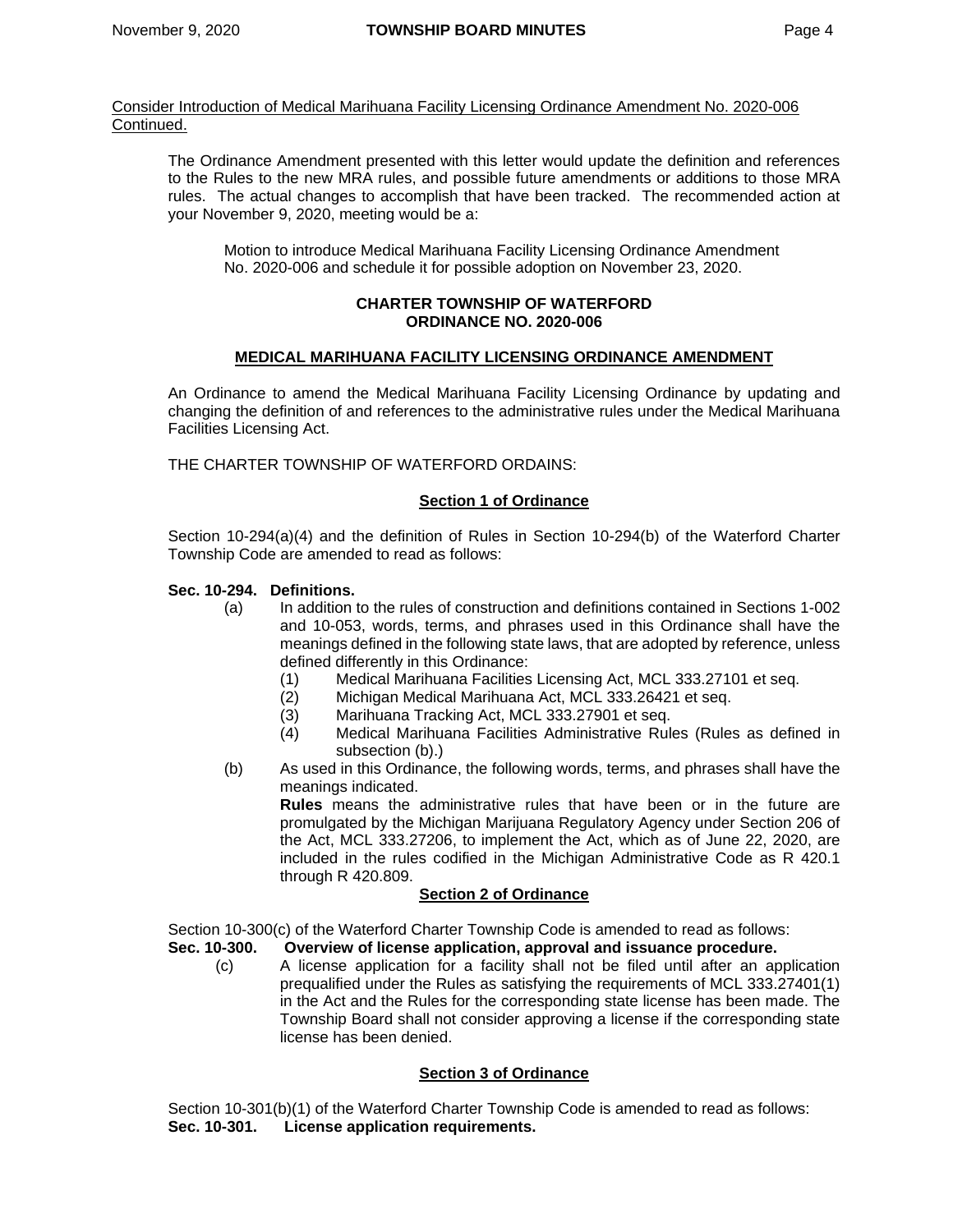Consider Introduction of Medical Marihuana Facility Licensing Ordinance Amendment No. 2020-006 Continued.

> (b) (1) Copy of the application filed and prequalified under the Rules as satisfying the requirements of MCL 333.27401(1) in the Act and the Rules for the corresponding state license.

## **Section 4 of Ordinance**

Section 10-306(b)(5) of the Waterford Charter Township Code is amended to read as follows: **Sec. 10-306. License standards, terms, and conditions.**

- (b) The facility shall be constructed, used, operated, and maintained in compliance with all Township Codes and Ordinances and the following state laws that are adopted by reference as part of this Ordinance:
	- (1) The MMFLA (Medical Marihuana Facilities Licensing Act.)
	- (2) The Tracking Act (Michigan Marihuana Tracking Act.)
	- (3) The State license for the facility.
	- (4) The MMMA (Michigan Medical Marihuana Act.)
		- (5) The Rules (Medical Marihuana Facilities Administrative Rules)

## **Section 5 of Ordinance**

Should any Section, subdivision, sentence, clause or phrase of this ordinance be declared by the Courts to be invalid, the same shall not affect the validity of the Ordinance as a whole or any part thereof other than the part as invalidated.

## **Section 6 of Ordinance**

This Ordinance shall be published before and take effect on January 4, 2021.

## **CERTIFICATION**

I certify that this Ordinance was adopted by the Board of Trustees of the Charter Township of Waterford at a regular meeting held on \_\_\_\_\_\_\_\_\_\_\_\_\_\_\_\_\_\_\_, 2020.

## CHARTER TOWNSHIP OF WATERFORD

\_\_\_\_\_\_\_\_\_\_\_\_\_\_\_\_\_\_\_\_\_ By: \_\_\_\_\_\_\_\_\_\_\_\_\_\_\_\_\_\_\_\_\_\_\_\_\_\_\_\_\_\_\_\_\_\_\_\_\_

Date **Date** Kimberly F. Markee, Township Clerk

Introduced: Adopted: Published:

Moved by Joliat,

Seconded by Frasca, RESOLVED, Motion to introduce Medical Marihuana Facility Licensing Ordinance Amendment No. 2020-006 and schedule it for possible adoption on November 23, 2020.A roll call vote was taken.

Ayes: Wall, Markee, Birch, Bartolotta, Frasca, Joliat, and Thomas Nays: None Absent: None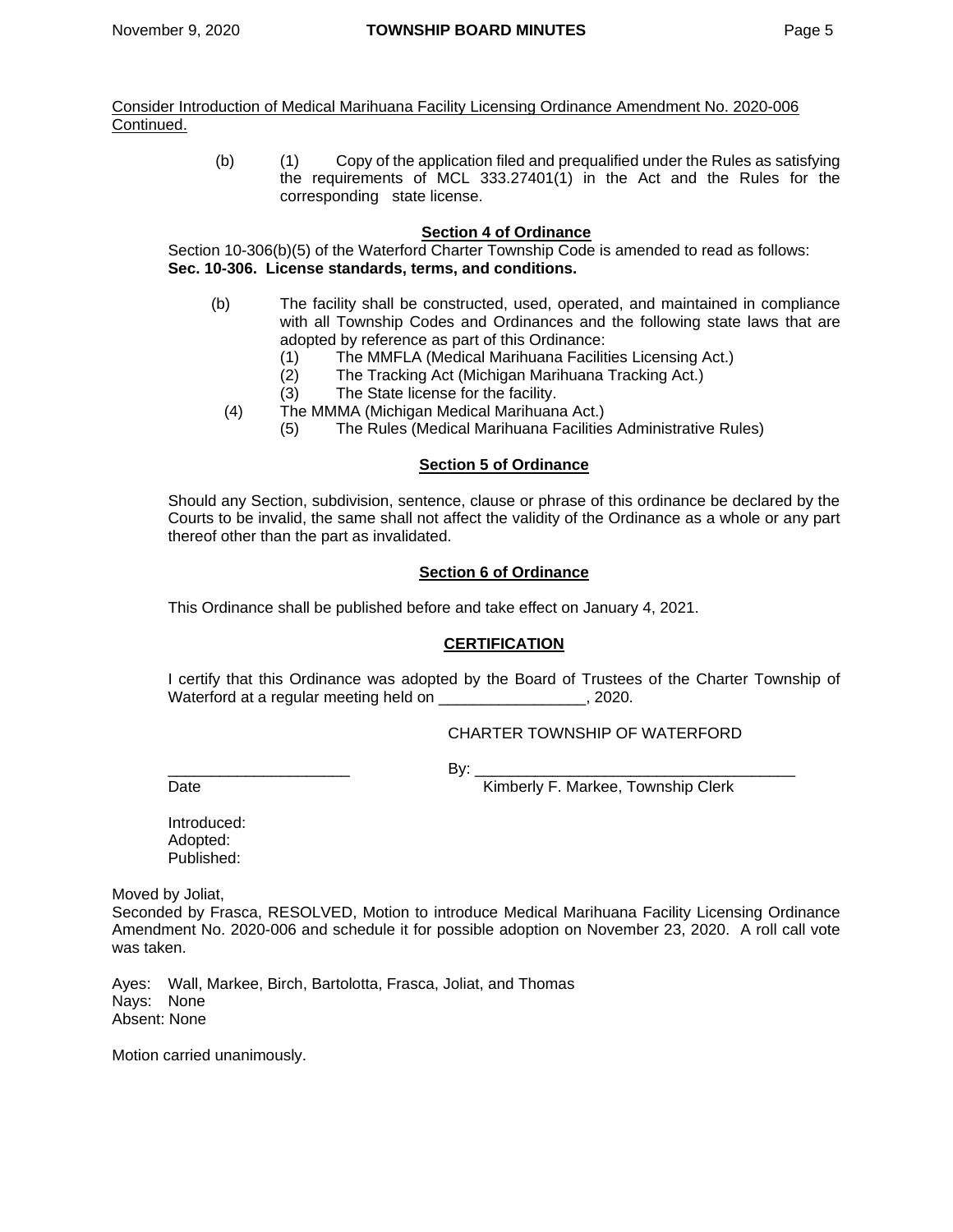## **6. New Business**

## 6.1 **Resolution Regarding Restaurant Nonpermanent Structures and Temporary Use Due to COVID-19 Epidemic**

The following was received from Jeff Polkowski, Superintendent of Zoning and Planning.

# **CHARTER TOWNSHIP OF WATERFORD OAKLAND COUNTY, MICHIGAN**

## **RESOLUTION REGARDING RESTAURANT NONPERMANENT STRUCTURES AND TEMPORARY USES DUE TO COVID-19 EPIDEMIC**

## **RECITALS:**

A. On June 8, 2020, the Board of Trustees adopted a Resolution Allowing Temporary Uses Due to COID-19 States of Emergency, Orders, and Related Hardships that was effective through October 31, 2020, providing assistance for restaurants by permitting them to temporarily expand their dining areas in response to capacity restrictions under Executive Orders issued by the Governor.

B. Although the Executive Orders issued by the Governor that established the restaurant capacity restrictions have been determined by the Michigan Supreme Court to have been issued under an unconstitutional statute, under the Public Health Code the Director of the Michigan Department of Health and Human Services (MDHHS) has determined that COVID-19 is an epidemic and has issued, and is expected to continue to issue, Orders to control that epidemic, which include restrictions on gatherings at food service establishments, with the current restriction prohibiting gatherings that exceed 50% of seating capacity.

C. Section 4-014 of the Zoning Ordinance allows the Zoning official to approve permits for nonpermanent buildings and structures on a zoning lot to be used in conjunction with the principal use of that zoning lot.

D. In adopting this Resolution, the Board of Trustees intends and is attempting to assist restaurant establishments as defined in the Zoning Ordinance by permitting them to temporarily expand their dining areas, including to outdoor areas, as a means to help them deal with the hardships imposed by the COVID-19 epidemic while still complying with MDHHS Orders or other laws restricting capacity.

**IT IS THEREFORE RESOLVED** that during any time when the persons allowed to gather is limited by COVID-19 related State of Michigan Orders or other laws to less than the seating capacity of a restaurant establishment, that establishment may provide services in outdoor areas for the number of persons not allowed to gather in the indoor part of the establishment by that State Order or law, subject to and in compliance with the following standards and procedures:

- 1. Must comply with the provisions of all current and future Michigan statutes Orders of the MDHHS, Governor, or other State Department regarding the business, face coverings, social distancing, protective clothing or equipment, party size, occupancy requirements, and any other applicable standards, conditions, or requirements.
- 2. Standards for Temporary Approval for outdoor dining spaces for Restaurant Establishments include:
	- a. If use of a new nonpermanent building or structure is proposed for the outdoor dining space, the requirements and procedure in Section 4-014 of the Zoning Ordinance shall be followed, with the Zoning Official allowed to issue successive permits for the same restaurant establishment.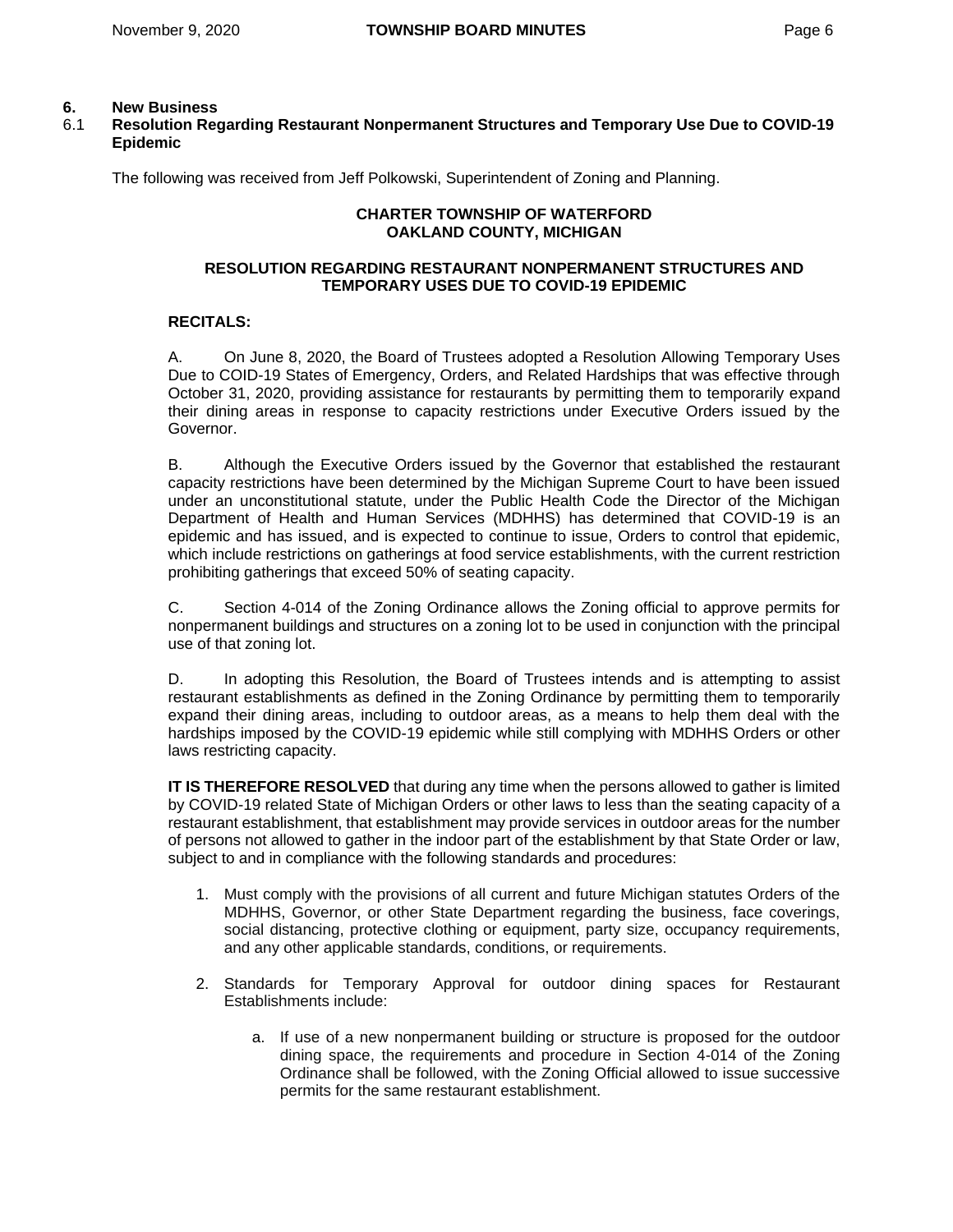Resolution Regarding Restaurant Nonpermanent Structures and Temporary Use Due to COVID-19 Epidemic Continued.

- b. If use of an existing structure such as a designated hard surface or parking area is proposed for the outdoor dining space, the requirements and procedure in Section 4-014 shall also be followed, with the Zoning Official allowed to issue successive permits for the same restaurant establishment.
- c. These uses must be operational in conjunction with an interior business of the same function and on the same property
- d. To be located outside of the establishment on designated hard surfaced or parking areas.
- e. Business must possess a valid Certificate of Occupancy and any required Business License at the time of application.
- f. Applicant must obtain permission from property owner and must verify, in writing, the current number of tables or chairs to determine number of exterior tables or chairs permitted.
- g. Unless otherwise specified by the State of Michigan, tables and chairs must be placed so that patrons are at minimum 6 feet away from other patrons.
- h. Must comply with all applicable Fire Department and Code regulations and requirements, including approval for outdoor tents, to ensure Fire Department access is not impeded.
- i. Must comply with all State and County Department of Health regulations.
- j. Must comply with the Michigan Building Code.
- k. Any tents or canopies must be securely anchored down and obtain the appropriate permits from the Fire and Development Services Departments.
- l. Outdoor seating must not impede or otherwise impact ingress or egress to any buildings or the property. Seating areas and pathways must also comply with State of Michigan Barrier-Free and Federal ADA requirements.
- m. The outdoor dining space must be separated from sidewalks and driveways. If tables or chair are located within a parking space or area, a substantial, temporary physical barrier must be placed separating the dining from the remaining parking in a manner that keeps patrons safe from traffic. Temporary physical barriers may include, but are not limited to, wheel chocks, planter boxes, decorative fencing, platforms, etc., or a combination thereof.
- n. Temporary outdoor uses cannot occupy existing required vegetative buffers or open space.
- o. All temporary outdoor dining areas must be maintained in a clean and orderly manner.
- p. No outdoor seating may occupy any portion of public sidewalk or right-of-way.
- q. Hours of operation must be consistent with the current hours of operation of the existing business (unless restricted further by State Orders or laws).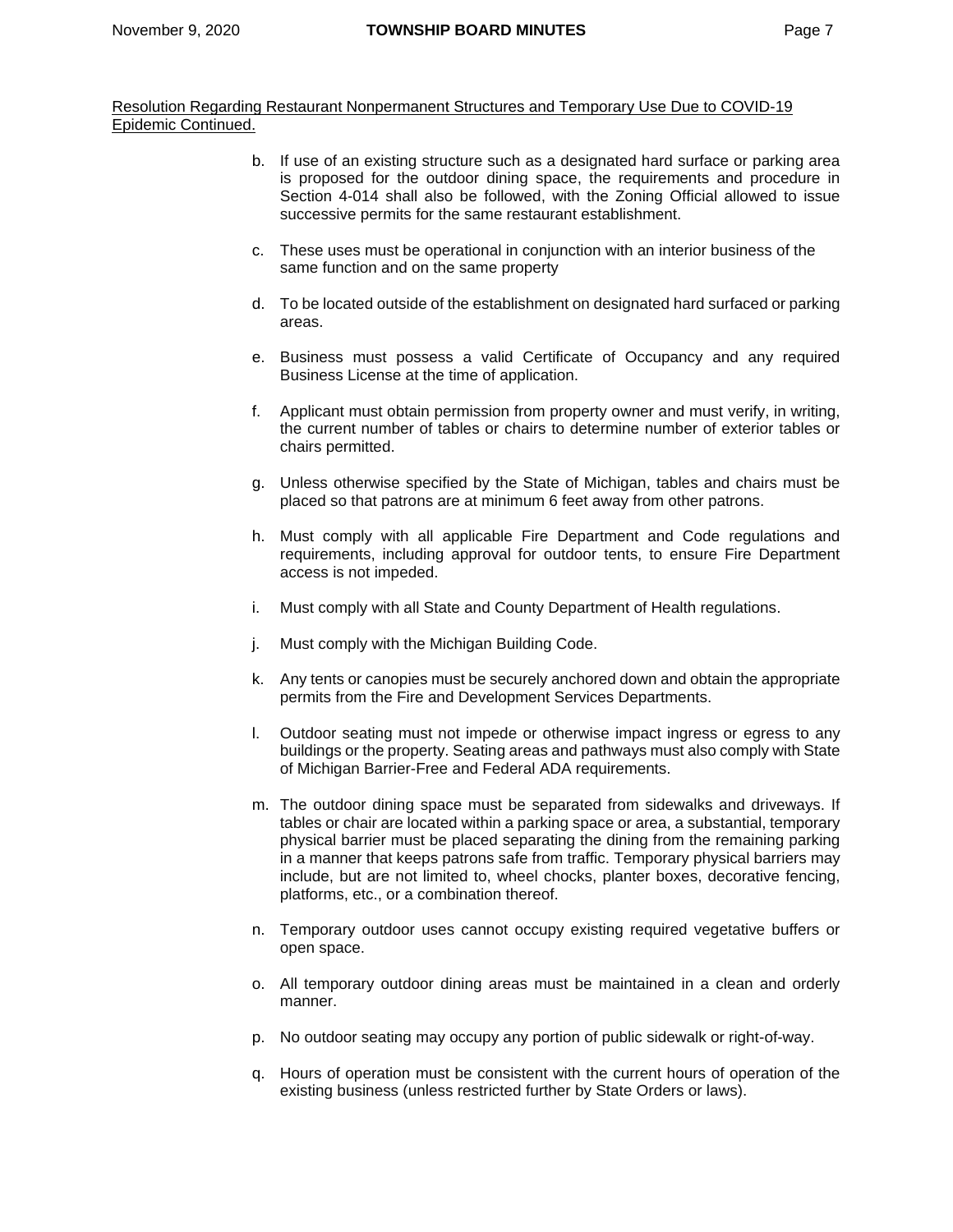Resolution Regarding Restaurant Nonpermanent Structures and Temporary Use Due to COVID-19 Epidemic Continued.

- r. Any nuisances (including, but not limited to, noise, parking issues, etc.) that arise from the outdoor seating must be mitigated by the applicant and/or property owner to eliminate all negative impacts on surrounding properties. Failure to do so could result in revocation of Zoning Official's permit or approval, in which case all exterior appurtenances are required to be removed within 7 days of revocation.
- 3. Submission and review Process:
	- a. The applicant(s) obtains an application and plan review and fee requirements from the office of the Zoning Official.
	- b. The applicant(s) submits the fee; completed application forms, including a written statement describing the requested outdoor seating use, the start- and end-dates of the event, a written description of traffic/parking management, waste disposal, security, and similar measures to minimize any negative land use impacts; a copy of the existing approved final site plan or plot plan for applicant(s)s where no final site plan exists for the subject zoning lot; and related documentation in the quantity specified by the Zoning Official.
	- c. The Zoning Official's clerical staff reviews submittal for completeness. It shall be the responsibility of the applicant(s) to ensure that they submit a complete application package in accordance with the requirements established by the Zoning Official. No progress beyond this step will occur until the applicant(s) fully complies with the application submittal requirements.
	- d. Once a complete set of application materials is received, the Zoning Official shall conduct a review to ensure compliance with this Resolution.
	- e. The Zoning Official shall notify the applicant(s) of any revisions required to for the application to be approved. The applicant(s) shall be responsible for making those revisions.
	- f. The Zoning Official shall approve an application that meets all standards, conditions, and requirements of the Zoning Ordinance and this Resolution.

# **CERTIFICATION**

I hereby certify that this Resolution was adopted by the Charter Township of Waterford Board of Trustees at a regular meeting on November 9, 2020.

Charter Township of Waterford

 $\frac{\partial}{\partial x_i}$  , and the set of the set of the set of the set of the set of the set of the set of the set of the set of the set of the set of the set of the set of the set of the set of the set of the set of the set of the

Date **Contract Contract Contract Contract Contract Contract Contract Contract Contract Contract Contract Contract Contract Contract Contract Contract Contract Contract Contract Contract Contract Contract Contract Contract** 

Moved by Markee,

Seconded by Frasca, RESOLVED, to adopt Resolution Regarding Restaurant Nonpermanent Structures and Temporary Use Due to COVID-19 Epidemic. A roll call vote was taken.

Ayes: Wall, Markee, Birch, Bartolotta, Frasca, Joliat, and Thomas Nays: None Absent: None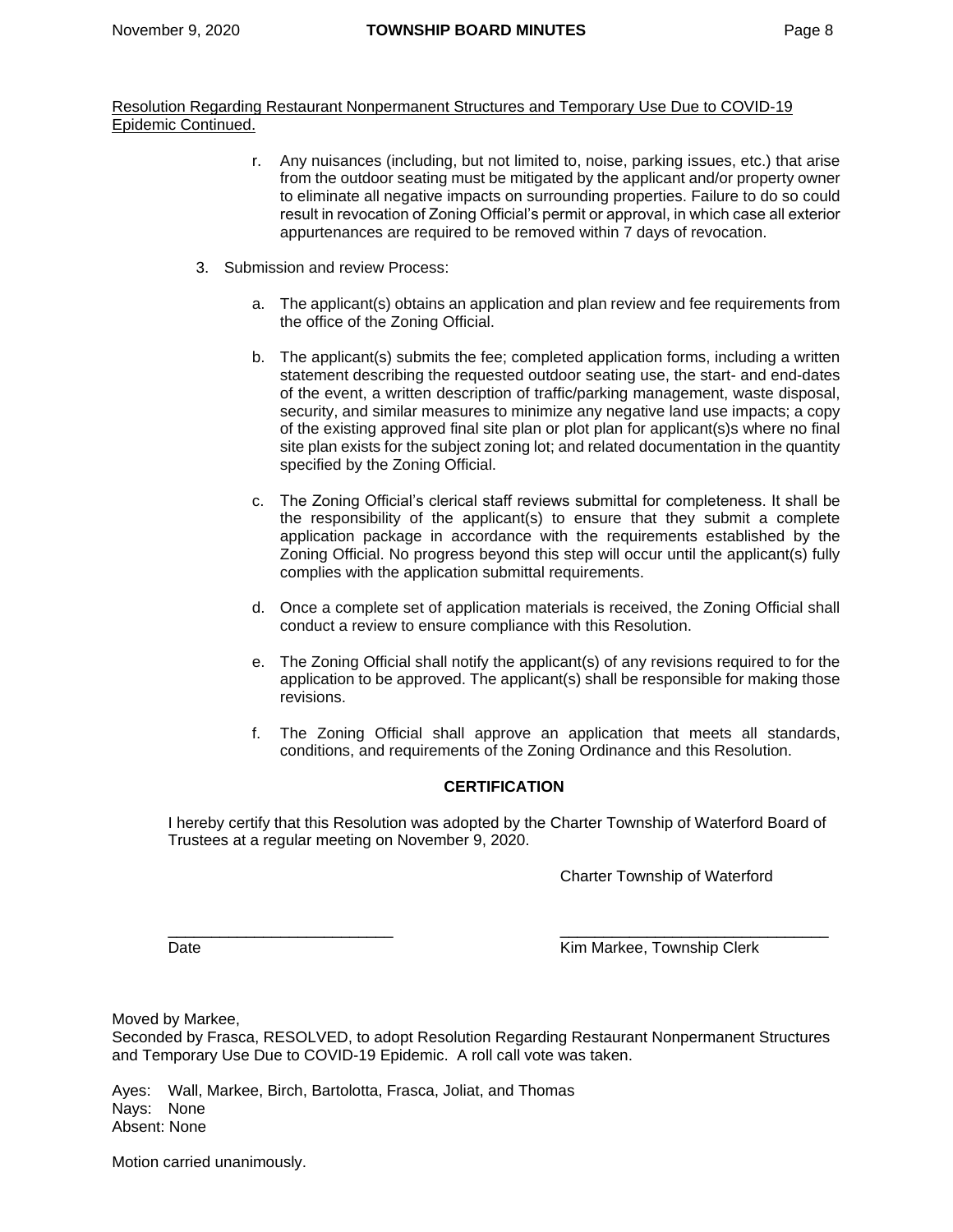## 6.2 **Consider Approval of Resolution Establishing Medical Marihuana Facility License Application Fees**

The following was received by Attorney Dovre.

## **CHARTER TOWNSHIP OF WATERFORD RESOLUTION ESTABLISHING MEDICAL MARIHUANA FACILITY LICENSE APPLICATION FEES**

# **RECITALS:**

A. The Waterford Charter Township Code ("Code") provides that fees, charges, escrows, cash reserves, bonds, and other financial obligations required or authorized to be assessed, collected, held, and paid by that Code shall be established by Resolution of the Township Board.

B. On October 26, 2020, the Township Board amended the Code by adopting Ordinance No. 2020-005, to add a Medical Marihuana Facility Licensing Ordinance as a new Division 12 in Article III of Chapter 10.

C. Sections 10-301(a) and 10-305(d) of the Medical Marihuana Facility Licensing Ordinance and Section 10-055 of the Code provide for nonrefundable license application and renewal fees to be established by Resolution of the Township Board.

## **IT IS THEREFORE RESOLVED:**

1. The nonrefundable application fee required by Section 10-301(a) of the Medical Marihuana Facility Licensing Ordinance is established at \$5,000.00 for each medical marihuana facility license applied for.

2. The nonrefundable license renewal application fee required by Section 10-305(d) of the Medical Marihuana Facility Licensing Ordinance is established at \$5,000.00 for each medical marihuana facility license renewal applied for.

# **CERTIFICATION**

I hereby certify that this Resolution was adopted by the Charter Township of Waterford Board of Trustees at a regular meeting on November 9, 2020.

Charter Township of Waterford

\_\_\_\_\_\_\_\_\_\_\_\_\_\_\_\_\_\_\_\_\_\_\_\_\_\_ \_\_\_\_\_\_\_\_\_\_\_\_\_\_\_\_\_\_\_\_\_\_\_\_\_\_\_\_\_\_\_

Date **Contract Contract Contract Contract Contract Contract Contract Contract Contract Contract Contract Contract Contract Contract Contract Contract Contract Contract Contract Contract Contract Contract Contract Contract** 

Moved by Bartolotta,

Seconded by Thomas; RESOLVED, to adopt the Resolution Establishing Medical Marihuana Facility License application fees. A roll call vote was taken.

Ayes: Wall, Markee, Birch, Bartolotta, Frasca, Joliat, and Thomas Nays: None Absent: None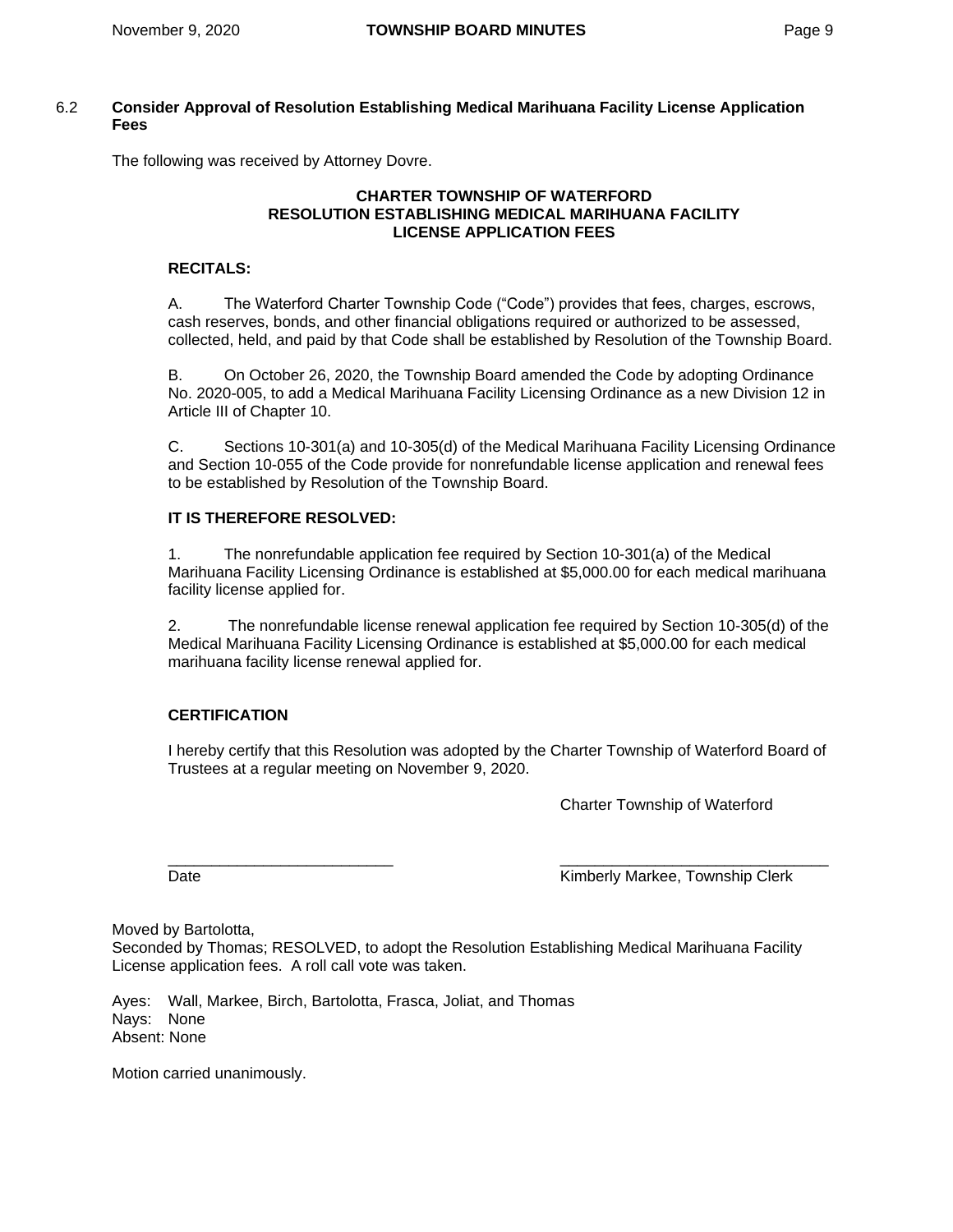## 6.3 **Mann Road Sewer Audit**

The following was received by Russell D. Williams, DPW Director.

Please review the attached memo prepared by Mr. Derek Diederich and Ms. Rachel Woolcox in regard to issues that were uncovered with the billing for sewer service along the northeast border of Waterford/Independence townships. I agree with the recommendations made in their comprehensive analysis and wish to begin rectifying this situation immediately.

In synopsis, through the work of Mr. Diederich, Ms. Woolcox and Mr. Frank Fisher, it was discovered that the methodology behind the current Intergovernmental Agreement between Waterford and Independence townships was no longer applicable. While reviewing the properties covered by the current agreement, it was also discovered that there were additional properties placing additional burden on the Waterford sewer system that were not covered by this agreement at all. DPW would like to rectify this so that all Independence Township properties along the Mann Road corridor are covered by Intergovernmental Agreement and are being billed properly per Oakland County Water Resources Commission methodology and Waterford Township Code of Ordinances.

**Requested Board Action Approve DPW to Consult with Mr. Gary Dovre, Waterford Township Legal Counsel, to Reach Both Short-Term and Long-Term Resolution to This Matter**

Moved by Bartolotta,

Seconded by Markee; RESOLVED, to approve DPW to consult with Mr. Gary Dovre, Waterford Township Legal Counsel, to reach both short term and long term resolution to this matter. A roll call vote was taken.

Ayes: Wall, Markee, Birch, Bartolotta, Frasca, Joliat, and Thomas Nays: None Absent: None

Motion carried unanimously.

Clerk Markee inquired if there was something in place to prevent this from happening. Mr. Williams addressed the board and answered questions.

## 6.4 **Water and Sewer Service Intergovernmental Agreement - Lake Angelus**

The following memo was received by Russel D. Williams, DPW Director.

Please review the attached Water and Sewer Service Intergovernmental Agreement prepared by Mr. Gary Dovre, Waterford Township's Legal Counsel, and the referenced attachments regarding properties covered by this agreement.

This Intergovernmental Agreement would allow properties in the City of Lake Angelus to connect to and be serviced by Waterford Township DPW for Water and Sewer service. Connections to properties outside of Waterford jurisdiction boundaries are already allowed per Township Ordinances 17-064 and 17-328(d). This agreement simply formalizes the terms of connection with properties in Lake Angelus and serves as authorization from the City of Lake Angelus for their residents to pursue connection with Waterford DPW.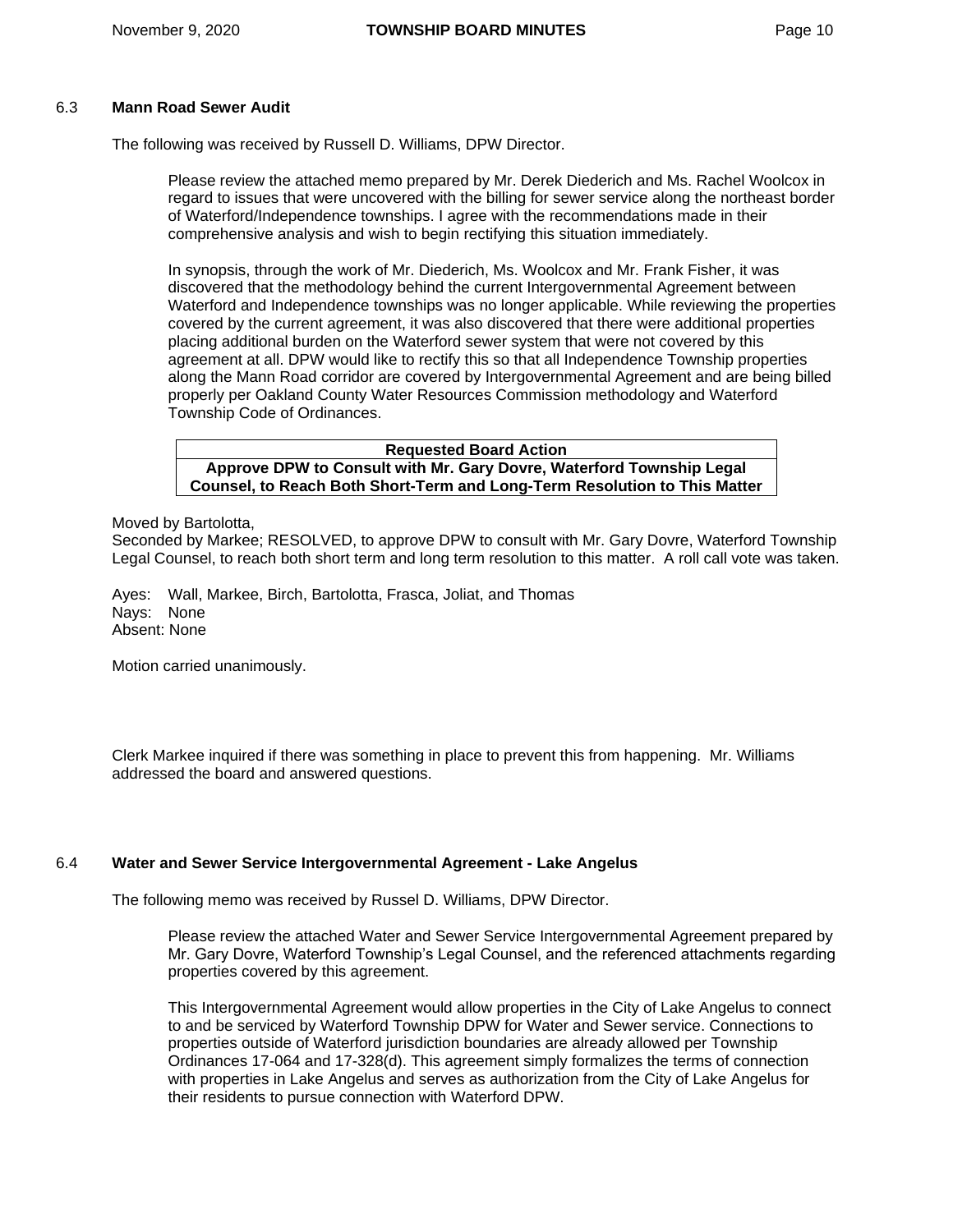# **Requested Board Action Approve the Water and Sewer Service Intergovernmental Agreement with the City of Lake Angelus**

## **WATER AND SEWER SERVICE INTERGOVERNMENTAL AGREEMENT**

THIS AGREEMENT shall be effective as of the date it is fully signed, is between the Charter Township of Waterford, 5200 Civic Center Drive, Waterford, Michigan, 48329 ("Waterford") and the City of Lake Angelus, 45 Gallogly Road, Lake Angelus, Michigan, 48326 ("Lake Angelus"), and is based on the following facts and considerations:

## RECITALS:

A. Waterford and Lake Angelus are parties to an Inter-Municipal Contract, dated October 1, 2013, which reaffirms and approves the establishment of the Clinton-Oakland Sewage Disposal System ("COSDS"). The COSDS is a sanitary sewage disposal system that collects sanitary sewage from several Oakland County communities for the transportation to and treatment at the Clinton River Water Resources Recovery Facility (formerly the City of Pontiac Wastewater Treatment Plant) and the Great Lakes Water Authority Water Resources Recovery Facility (formerly the Detroit Wastewater Treatment Plant).

B. Under the 2013 Inter-Municipal Contract for the COSDS, Waterford and Lake Angelus each have a right to use the COSDS for a specified maximum rate of flow allocated capacity.

C. Waterford operates and maintains sanitary sewers **("Sewer System")** to collect and transport sanitary sewage from Waterford to the COSDS. Lake Angelus does not currently operate or maintain sanitary sewers to collect and transport sanitary sewage from Lake Angelus to the COSDS.

D. Waterford owns, operates, and maintains its own public water supply system **("Water System").**

E. MCL 123.232, MCL 124.3(1), and MCL 324.4301 authorize Waterford, as a political subdivision, municipal corporation, and local unit of government to contract with Lake Angelus to provide sanitary sewer and/or public water supply service to properties in Lake Angelus.

F. Waterford allows for the connection to and use of its Sewer System and Water System by properties outside Waterford in Sections 17-064 and 17-328(d) of its Code of Ordinances, which each provide as follows:

Any person whose property lies outside the Township desiring to connect to the [sewer or water system] shall be subject to one and one-half (1 1/2) times the normal connection fees and one and one-half (1 1/2) times the normal quarterly billing rate. Such parties outside the Township interested in connecting to the system [sewer or water system] shall provide a letter of no objection from the local governing body of the township or city within which the building or property is located. The proposed connection shall thereafter be submitted to the Township Board by the Public Works Official for review and decision, in its sole discretion.

G. Waterford's provision of and billing for services provided by its Sewer System and Water System is provided for in Sections 17-168 through 17-172 for sewer and Sections 17-340 through 17-349 for water, of its Code of Ordinances, which together with Sections 17-064 and 17-328(d) and other applicable provisions of Chapter 17 of Waterford's Code of Ordinances on Water and Sewers, are referred to in this Agreement as the **"Township Ordinances"**, and include the following provisions:

Sections 17-170 for sewer and 17-348 for water, provide for quarterly usage bills and the addition of a five (5) percent penalty if not paid within 30 days of the due date.

Section 17-348 for water allows Waterford to discontinue providing water service if a bill is not paid within 30 days of the due date and by the date stated in a shutoff notice to the customer.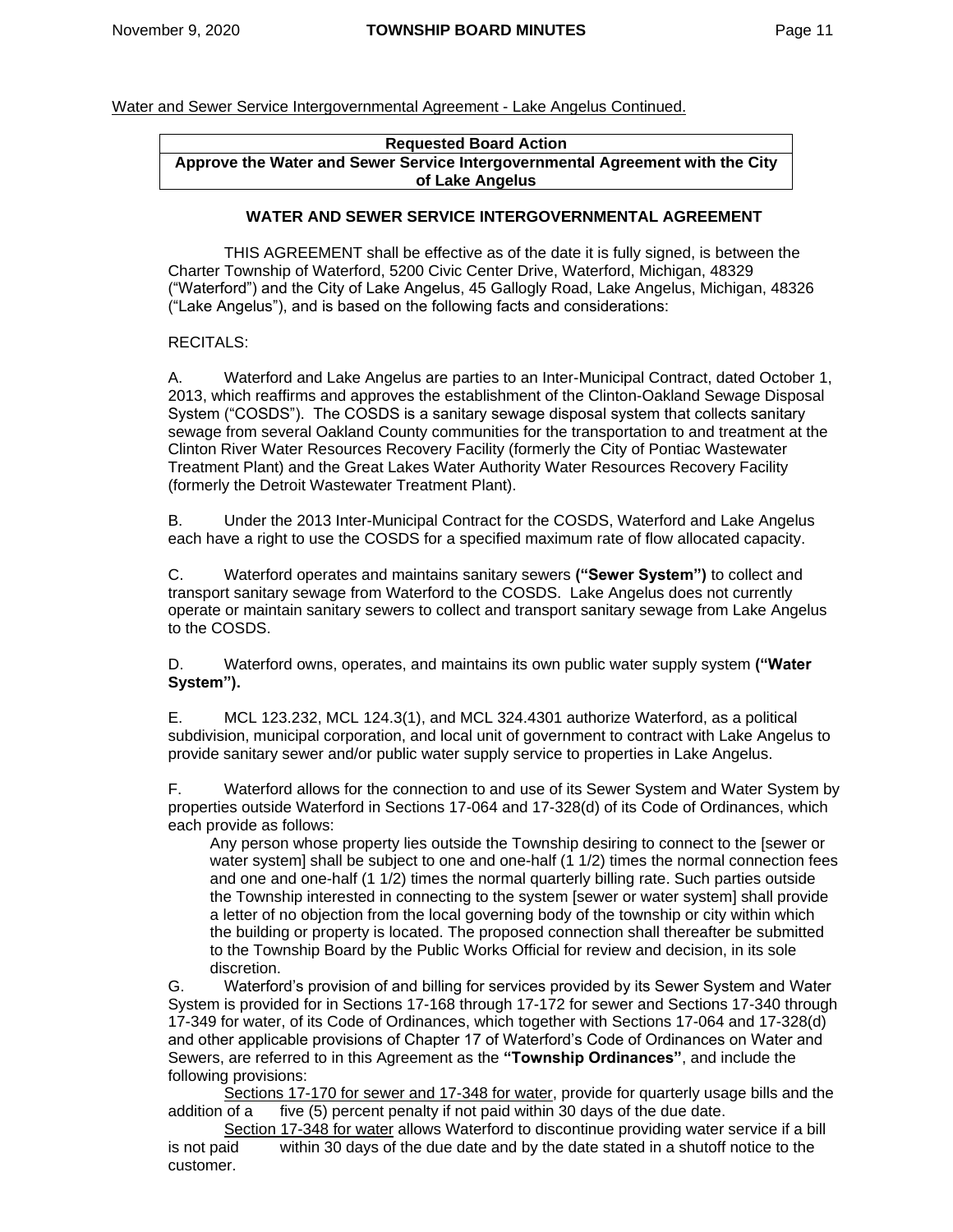Sections 17-172(a) for sewer and 17-349 for water provide that charges for services are a lien on the premises served and that charges delinguent for 90 days or more on August  $15<sup>th</sup>$ shall be transferred to the Waterford tax roll together with a ten (10%) percent surcharge, for collection in the same manner as taxes under the general property tax law.

H. Waterford bills its taxes on December 1 of each year, 3.5 months after the August  $15<sup>th</sup>$ date in Sections 17-172(a) and 17-349 of the Township Ordinances. Lake Angelus bills its taxes on July 1 of each year, with March  $15<sup>th</sup>$  being the date that would be 3.5 months before that date.

I Prior to this Agreement and without objection from Lake Angelus, Waterford allowed the properties identified in the **attached Exhibit A** as "Lake Angelus Customers Already Connected", and shown on the **attached Exhibit B** map as "Existing Lake Angelus Customers" (except for 2480 Private Drive), to connect to and use the Sewer System and/or Water System as indicated and has directly billed and been paid by those Lake Angelus Customers as provided in the Ordinances. Those customers are referred to in this Agreement as **"Existing Customers."**

J. The property at 2480 Private Drive in Lake Angelus now wants to connect to and use the Sewer System, which Lake Angelus has no objection to if it is without cost to Lake Angelus, with this Agreement constituting Waterford's approval of that connection and use subject to Waterford's approval of the plans for the connection and provided that it is at no cost to Waterford.

K. Waterford has identified other Lake Angelus properties that could be favorably considered for connection to and use of the Sewer System and/or Water System as listed in the **attached Exhibit A** as "Lake Angelus Customers to Potentially Connect" and shown on the **attached Exhibit B** map as "Lake Angelus Potential Customers", referred to in this Agreement as **"Future Customers."**

L. Waterford and Lake Angelus want to provide for Waterford to allow the Existing Customers, 2480 Private Drive, and any Future Customers to connect to and use the Sewer System and/or Water System as provided in the Township Ordinances, for Lake Angelus to place delinquent billings on the Lake Angelus tax roll, and for allocation of sewer discharges from Lake Angelus properties through the Sewer System to the Clinton-Oakland Sewage Disposal System as provided in this Agreement.

NOW THEREFORE, Waterford and Lake Angelus agree as follows:

# **Existing Customers**

(1) Waterford shall continue to provide sewer and water services to, bill, and be entitled to payment from the Existing Customers as provided in the Township Ordinances and this Agreement.

## **2480 Private Drive Sewer**

(2) Subject to compliance with the terms of this Agreement, the Township Ordinances, and any Lake Angelus ordinances, standards, or regulations not in conflict with the Township Ordinances, and at the sole cost and expense of the owners of the property at 2480 Private Drive in Lake Angelus, that property may be connected to the Sewer System at a location approved by Waterford, with such connection and all related work referred to as the "Sewer Connection Improvements".

(3) The Sewer Connection Improvements shall not be constructed until the owners of 2480 Private Drive have obtained approval from Lake Angelus and Waterford of the engineering and construction plans for those Improvements and have obtained all other required governmental entity permits or approvals.

(4) Waterford and Lake Angelus shall have no obligation to obtain any easements that may be necessary for construction of the Sewer Connection Improvements.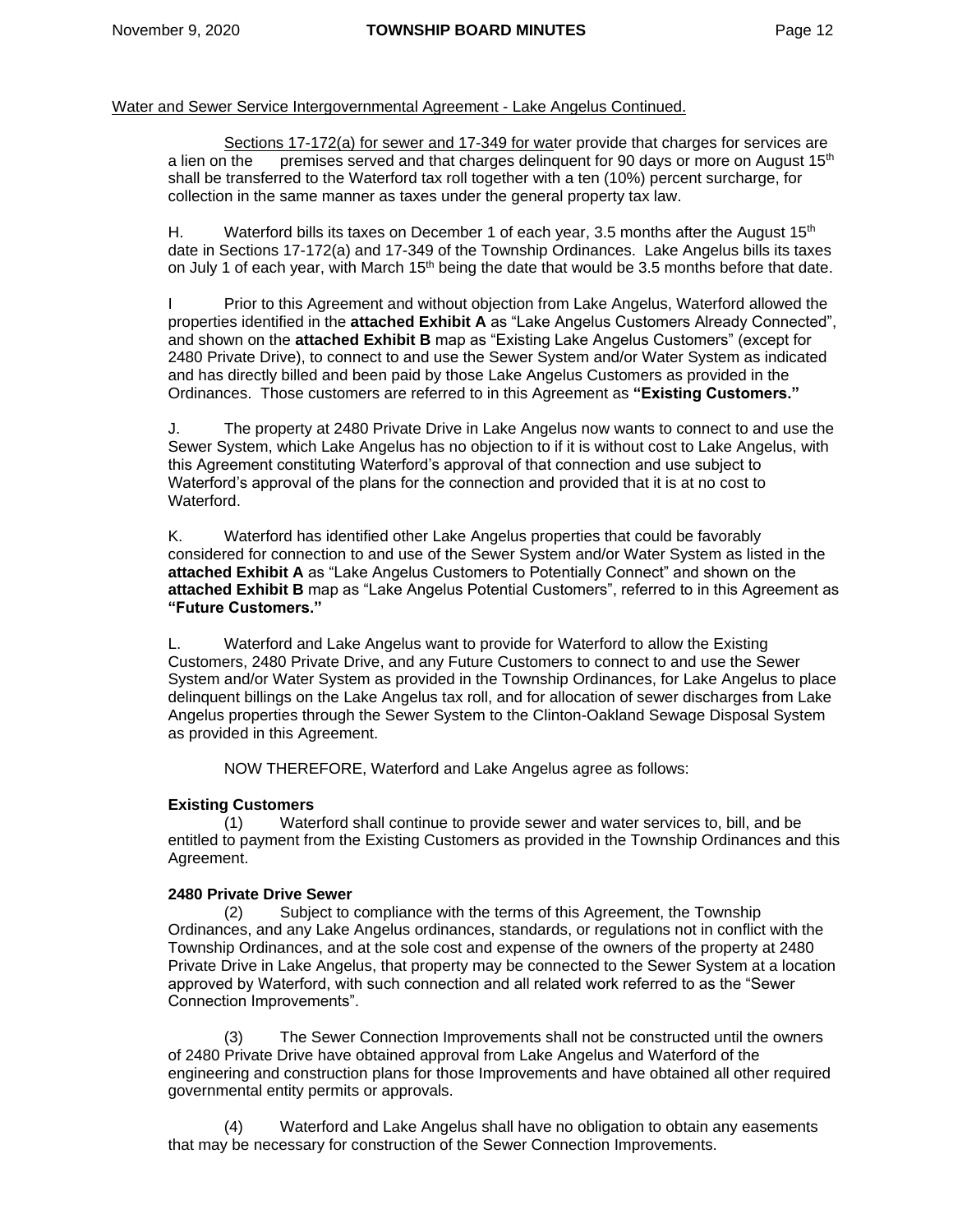(5) Upon completion of construction and approval of the Sewer Connection Improvements by Waterford and any other required governmental entity, Waterford shall provide written notice to Lake Angelus and the property at 2480 Private Drive may use the Sewer System subject to and as provided in the Township Ordinances.

## **Future Customers**

(6) Lake Angelus does not object to Waterford approving the connection to and use of the Sewer System and/or Water System by one or more of the Future Customers' properties subject to and as provided in the Township Ordinances if:

(a) It is at no cost to Lake Angelus and Lake Angelus has no obligation to provide easements.

(b) The construction and engineering plans for the connection are approved by Waterford.

(c) All required governmental entity approvals are obtained.

(7) Subject to its Public Works Official approving the location and construction and engineering plans for a requested connection to the Sewer System and/or Water System of a Future Customers' property that is at no cost to Waterford and does not involve any Waterford obligation to provide an easement, Waterford agrees that its approval of the requested connection will not be unreasonably withheld and that reason(s) will be given for any denial of a requested connection. Waterford shall provide written notice to the requesting person and Lake Angelus of all decisions on connection requests. Nothing in this Agreement expressly or impliedly obligates Waterford to allow a requested connection.

(8) For connections approved by Waterford, when the connection improvements have been constructed and approved by Waterford and any other required governmental entity, Waterford shall provide written notice to Lake Angelus and the owner of Future Customers' property, which may thereafter use the Sewer System and/or Water System, as applicable, subject to and as provided in the Township Ordinances.

# **All Properties**

(9) All required connection fees and usage charges for properties connected to the Sewer System and/or Water System shall be billed and collected by Waterford directly from the Lake Angelus customer at the rates and in the manner provided in the Township Ordinances.

(10) Lake Angelus agrees that Waterford's charges to Lake Angelus customers for sewer and/or water services as provided in this Agreement are a lien on the premises served, and that upon receiving a written certification from Waterford of charges that have been delinquent for 90 days or more as of March 15<sup>th</sup>, to place those amounts together with a ten (10) percent surcharge on the Lake Angelus tax roll for billing on the July 1 tax bill for collection in the same manner as taxes under the general property tax law and to remit any full or partial payments of those amounts received by Lake Angelus to Waterford within 30 days of receipt.

(11) The sewer discharges from Lake Angelus properties through the Sewer System shall be determined from metered water usage, if applicable, or for sewer only customers, from the sewer usage upon which the ready-to-serve fixed sewer service charge under Section 17-169 of the Township Ordinances is based. Although Waterford will be paying the COSDS for those Lake Angelus sewer discharges, which the COSDS will meter and may charge against Waterford's allocated capacity, for all purposes those discharges shall be considered part of the capacity allocated to Lake Angelus in the COSDS. As necessary to not exceeding its allocated capacity or proving it is not exceeding its allocated capacity in the COSDS, Waterford reserves the rights to:

(a) Use billing records to document the quantity of sewer discharges from Lake Angelus properties that should be charged against the allocated capacity of Lake Angelus and deducted from the allocated capacity of Waterford in the COSDS.

(b) Terminate this Agreement or sewer service to one or more Lake Angelus properties to avoid Waterford exceeding its allocated capacity in the COSDS.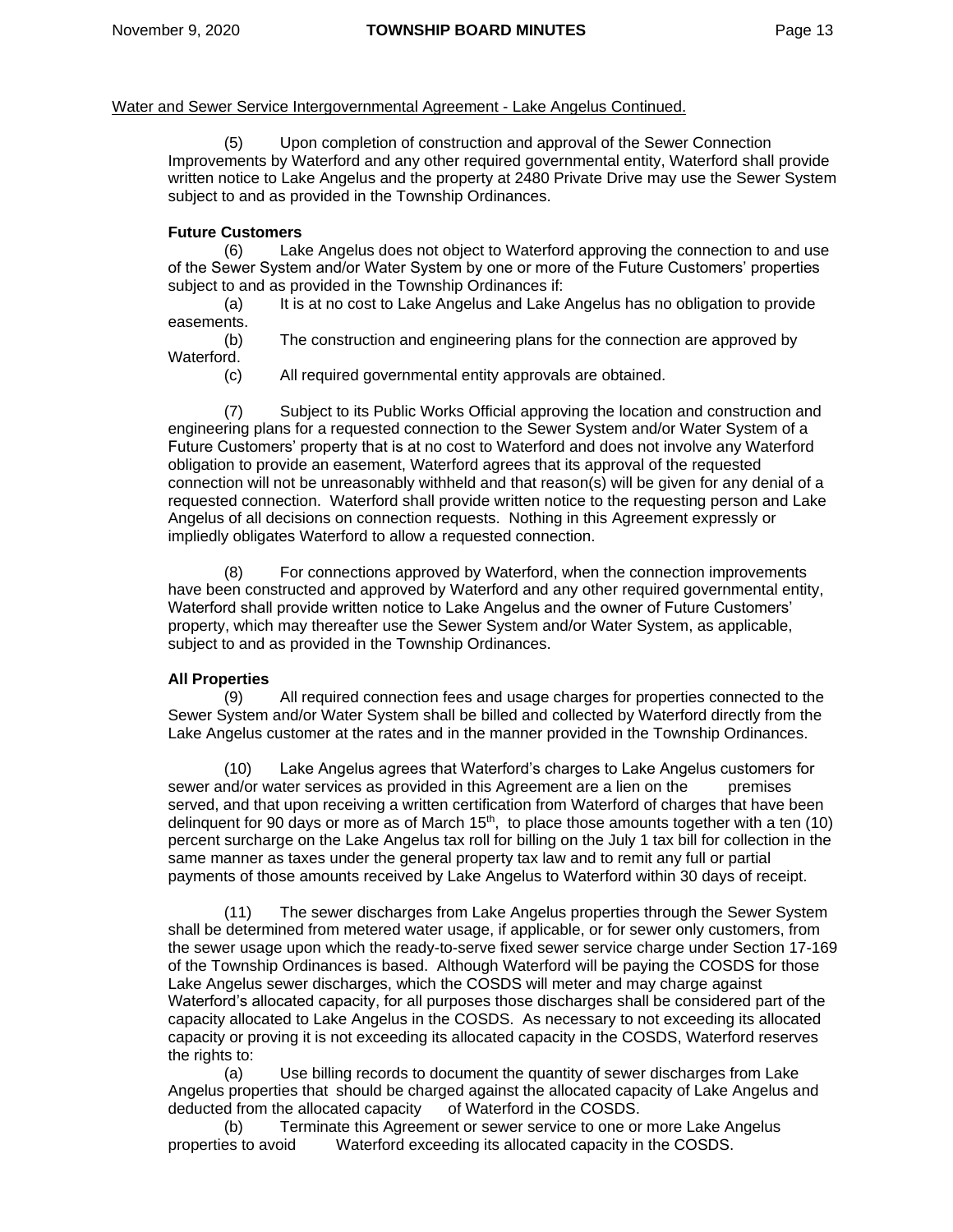#### **General**

(12) The Parties enter into this Agreement to further the public health, safety and welfare, and do not intend to confer any benefit or privilege upon any entity other than themselves.

(13) This Agreement shall be construed under Michigan Law, and if any part of it is determined by a court of competent jurisdiction to be unlawful or unenforceable, such determination shall not affect the validity and enforceability of the remaining parts.

(14) This Agreement shall become effective upon its execution and shall remain in effect until terminated by mutual agreement or as provided in Section 11. The Parties reserve all rights and privileges attributable to governmental units not specifically designated in this Agreement.

This Agreement has been executed by representatives of the parties based upon authority from their respective legislative bodies on the dates indicated below their signatures.

CHARTER TOWNSHP OF WATERFORD

By:  $\Box$ 

Gary D. Wall, Supervisor

Date: \_\_\_\_\_\_\_\_\_\_\_\_\_\_\_\_\_\_\_\_\_\_\_\_\_\_

Date: \_\_\_\_\_\_\_\_\_\_\_\_\_\_\_\_\_\_\_\_\_\_\_\_\_\_

By: \_\_\_\_\_\_\_\_\_\_\_\_\_\_\_\_\_\_\_\_\_\_\_\_\_\_\_\_ Sarah Razzaque, Clerk

Date: \_\_\_\_\_\_\_\_\_\_\_\_\_\_\_\_\_\_\_\_\_\_\_\_\_\_

Moved by Birch,

Seconded by Bartolotta; RESOLVED, to approve the Water and Sewer Service Intergovernmental Agreement with the City of Lake Angelus. A roll call vote was taken.

Ayes: Wall, Markee, Birch, Bartolotta, Frasca, Joliat, and Thomas Nays: None Absent: None

Motion carried unanimously.

Natalie Forte, Mayor

CITY OF LAKE ANGELUS

 $\mathsf{By:}$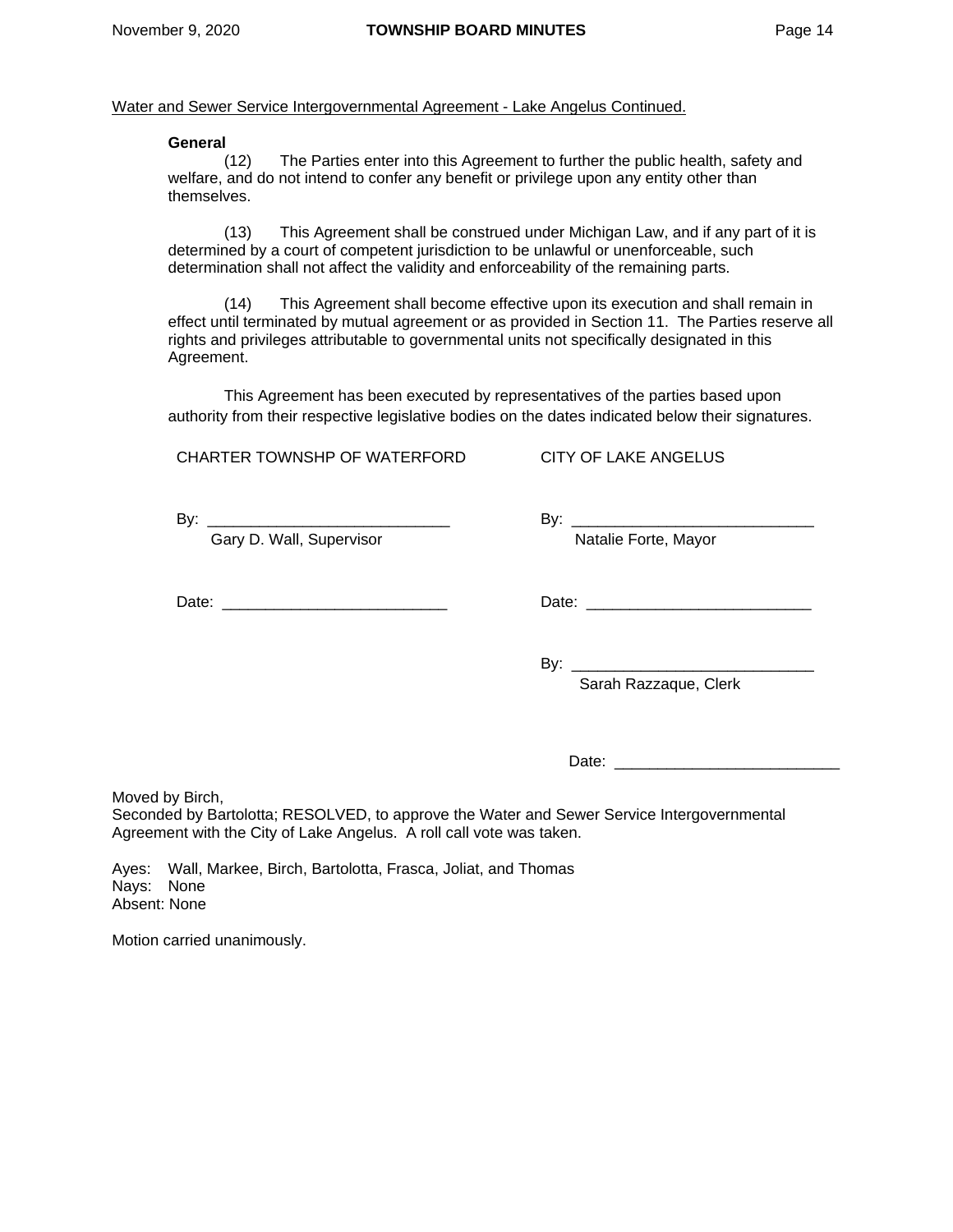# 6.5 **State of Michigan for the Coronavirus Relief Local Government Grant Program (CRLGG)**

The following memo was received by Barbara L. Miller, Assistant Budget Director/Accounting Manager

In late August, the Township received funds from the State of Michigan for the Coronavirus Relief Local Government Grant Program (CRLGG). The funds from this program can be spent on eligible expenditures under the Coronavirus Aid, Relief and Economic Security Act (CARES Act).

One of the eligible CRLGG categories is food assistance. I would respectfully like to ask the Township Board for approval to provide food assistance to our residents using CRLGG funds in the amount of \$75,000 (account number 12480-76850). This would be accomplished by working with Open Door Outreach, Oakland Hope and the Waterford Senior Center's Meals on Wheels Program and providing them with funding for this purpose. These three organizations are local non-profits agencies that provide food assistance as part of their established programs and will be able to help individuals and families in our community work through the hardships they are face due to COVID-19.

Thank you for your consideration in this matter.

Moved by Bartolotta,

Seconded by Markee; RESOLVED, to approve the food assistance to our residents using CRLGG funds in the amount of \$75,000 utilizing funds from account number 12480-76850. A roll call vote was taken.

Ayes: Wall, Markee, Birch, Bartolotta, Frasca, Joliat, and Thomas Nays: None Absent: None

Motion carried unanimously.

## 6.6 **Appointment of the Purchasing Agent - Staff Accountant – Colleen Glodich**

The following memo was received by Mark Similar, HR Director.

At the September 9, 2020 Township Board meeting the Board approved the position of Purchasing Agent – Staff Accountant.

Kim Markee, Barb Miller and myself conducted interviews and selected Colleen Glodich. Colleen has been with the 51st District Court since 2013. (see attached resume)

It is my recommendation that the Board approve the appointment of Colleen Glodich to the position of Purchasing Agent – Staff Accountant.

This position is a Grade 3, Step 5 - \$53,598.

#### Moved by Markee,

Seconded by Bartolotta; RESOLVED, to appoint Ms. Colleen Glodich to the position of Purchasing Agent – Staff Accounting, grade 3, step 5. A roll call vote was taken.

Ayes: Wall, Markee, Birch, Bartolotta, Frasca, Joliat, and Thomas Nays: None Absent: None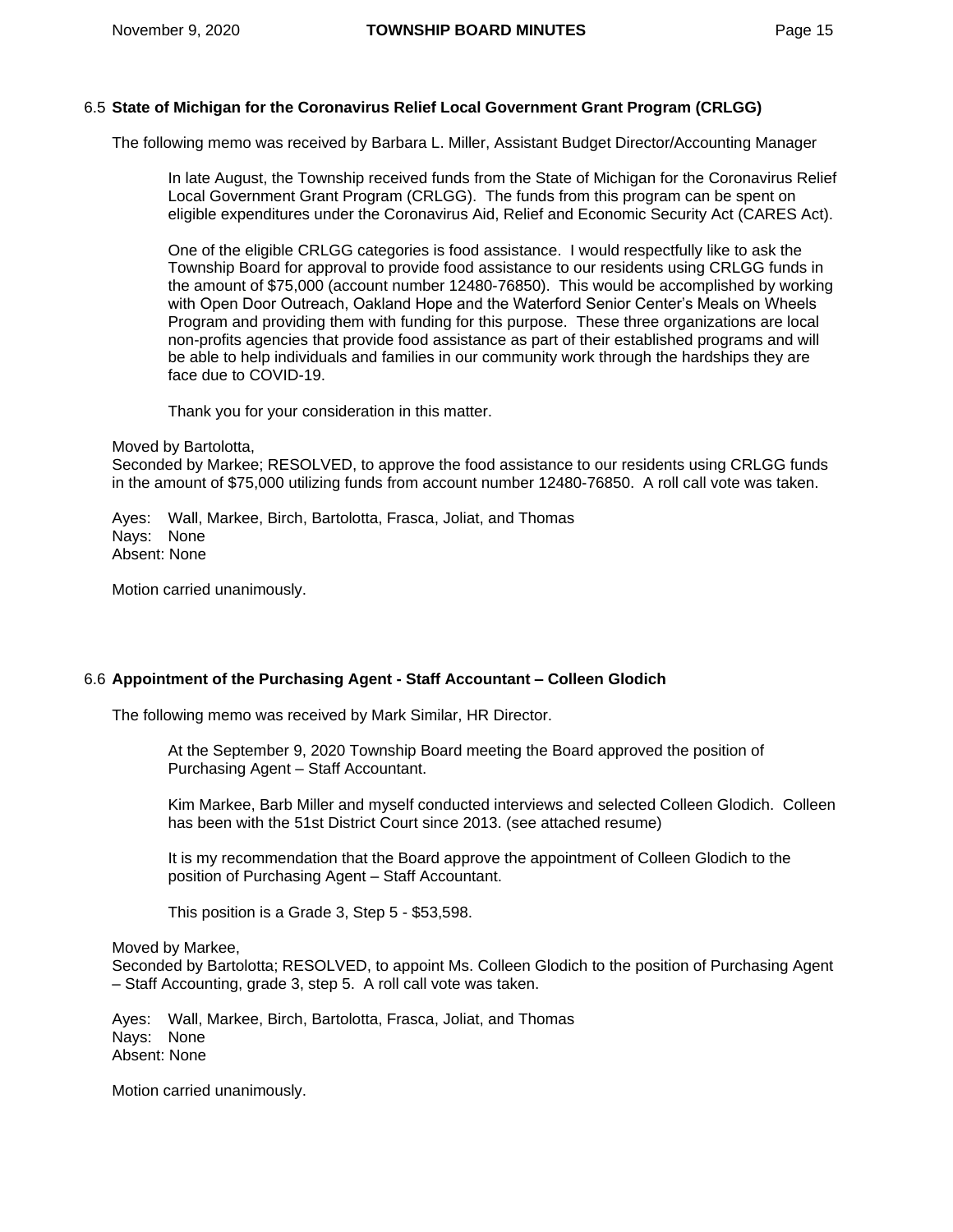## 6.7 **Approve of 2021 Board Meetings, Workshop Sessions and Holidays Observed with Office Closings**

## **Board Meetings**:

Township Board Meetings are held on the second and fourth Monday of each month at 6:00 p.m. in the Auditorium of Township Hall, 5200 Civic Center Drive, Waterford, Michigan. If Monday is a holiday, the meeting is moved to Tuesday.

## **Workshop Sessions:**

The Township Board work sessions will be held on the fourth Monday of the month, at 4:30 p.m., unless otherwise noted, in conference room 3-1 in Town Hall. If Monday is a holiday, the workshop is moved to Tuesday. If you have any questions, please feel free to call the Clerk's Office.

| 2021 Township Board Meetings |                                   |                                             |  |  |  |  |  |
|------------------------------|-----------------------------------|---------------------------------------------|--|--|--|--|--|
| January 11, 25               |                                   | July 12, 26                                 |  |  |  |  |  |
| February 8, 22               |                                   | <b>August 09, 23</b>                        |  |  |  |  |  |
| March 08, 22                 |                                   | September 13, 27                            |  |  |  |  |  |
| April 12, 26                 |                                   | October 12 (Tues), 25                       |  |  |  |  |  |
| May 10, 24                   |                                   | November 08, 22                             |  |  |  |  |  |
| June 14, 28                  |                                   | December 08 (Wed)                           |  |  |  |  |  |
|                              | 2021 Township Board Work Sessions |                                             |  |  |  |  |  |
| January 25                   |                                   | July 26                                     |  |  |  |  |  |
| February 22                  |                                   | August 23                                   |  |  |  |  |  |
| March 22                     |                                   | September 27                                |  |  |  |  |  |
| April 26                     |                                   | October 25                                  |  |  |  |  |  |
| May 24                       |                                   | November 22                                 |  |  |  |  |  |
| June 28                      |                                   | December 08 (Wed)                           |  |  |  |  |  |
|                              |                                   | 2021 Holidays Observed with Office Closings |  |  |  |  |  |
| January 1                    | Wednesday                         | New Year's Day                              |  |  |  |  |  |
| January 18                   | Monday                            | Martin Luther King, Jr. Day                 |  |  |  |  |  |
| February 15                  | Monday                            | Presidents' Day                             |  |  |  |  |  |
| April 2                      | Friday                            | Good Friday                                 |  |  |  |  |  |
| May 31                       | Monday                            | <b>Memorial Day</b>                         |  |  |  |  |  |
| July 5                       | Monday                            | In observance of Independence Day           |  |  |  |  |  |
| September 6                  | Monday                            | Labor Day                                   |  |  |  |  |  |
| October 11                   | Monday                            | Columbus Day                                |  |  |  |  |  |
| November 11                  | Thursday                          | Veterans' Day (Observed)                    |  |  |  |  |  |
| November 25                  | Thursday                          | <b>Thanksgiving Day</b>                     |  |  |  |  |  |
| November 26                  | Friday                            | Day after Thanksgiving                      |  |  |  |  |  |
| December 23                  | Thursday                          | In observance of Christmas Eve              |  |  |  |  |  |
| December 24                  | Friday                            | In observance of Christmas Day              |  |  |  |  |  |
| December 30                  | Thursday                          | In observance of New Year's Eve             |  |  |  |  |  |
| December 31                  | Thursday                          | In observance of New Year's Day             |  |  |  |  |  |
|                              |                                   |                                             |  |  |  |  |  |

COVID-19 pandemic update: Please visit the Waterford Township website for remote meeting information and cancelations related to the COVID-19 pandemic:

Moved by Bartolotta,

Seconded by Thomas; RESOLVED, to approve the 2021 Board Meetings, Workshop Sessions, and Holidays observed with office closings. A roll call vote was taken.

Ayes: Wall, Markee, Birch, Bartolotta, Frasca, Joliat, and Thomas Nays: None Absent: None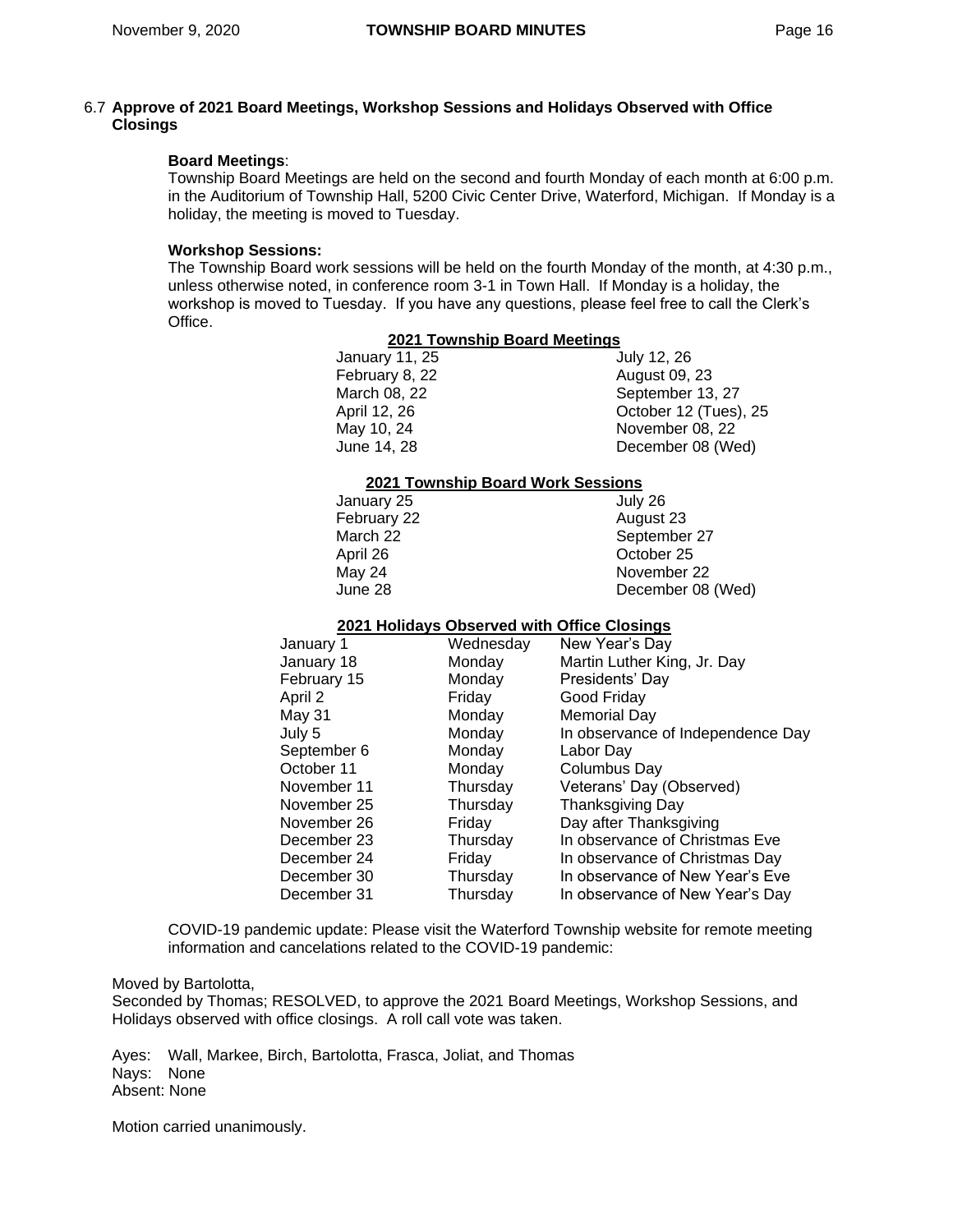## 6.8 **World Pancreatic Cancer Awareness Day Proclamation**

Treasurer Birch read the World Pancreatic Cancer Awareness Day.

## **World Pancreatic Cancer Awareness Day PROCLAMATION**

**WHEREAS,** in 2020, the American Society of Clinical Oncology estimates 57,600 adults will be diagnosed with pancreatic cancer in the United States, and 47,050 will die from the disease; and

**WHEREAS**, pancreatic cancer is one of the deadliest cancers, is currently the third leading cause of cancer death in the United States, and it is projected to become the second leading cause of cancer death in the near future; and

**WHEREAS**, pancreatic cancer is the only major cancer with a five-year relative survival rate at just 10 percent; and

**WHEREAS**, when symptoms of pancreatic cancer present themselves, it is generally in later stages, and 91 percent of pancreatic cancer patients die within the first five years; and

**WHEREAS**, it is projected by the American Cancer Society that approximately 1,720 deaths from pancreatic cancer will occur in Michigan in 2020; and

**WHEREAS**, the good health and well-being of the residents of Waterford Township may be enhanced as a direct result of the increased awareness about the symptoms and risk factors of pancreatic cancer, and research into early detection, causes, and effective treatments.

**NOW, THEREFORE**, be it proclaimed that the Waterford Township Board of Trustees designates November 19, 2020 as World Pancreatic Cancer Awareness Day in Waterford Township.

I hereby certify that this Proclamation was made by the Charter Township of Waterford Board of Trustees at a regular meeting on November 9, 2020.

\_\_\_\_\_\_\_\_\_\_\_\_\_\_\_\_\_\_\_\_\_\_\_\_ \_\_\_\_\_\_\_\_\_\_\_\_\_\_\_\_\_\_\_\_\_\_\_\_\_\_\_\_\_\_\_\_\_\_\_\_

Charter Township of Waterford

Date **Date Contract Contract Contract Contract Contract Contract Contract Contract Contract Contract Contract Contract Contract Contract Contract Contract Contract Contract Contract Contract Contract Contract Contract Co** 

Moved by Bartolotta, Seconded by Markee; RESOLVED, to approve the World Pancreatic Cancer Awareness Day Proclamation**.** A roll call vote was taken.

Ayes: Wall, Markee, Birch, Bartolotta, Frasca, Joliat, and Thomas Nays: None Absent: None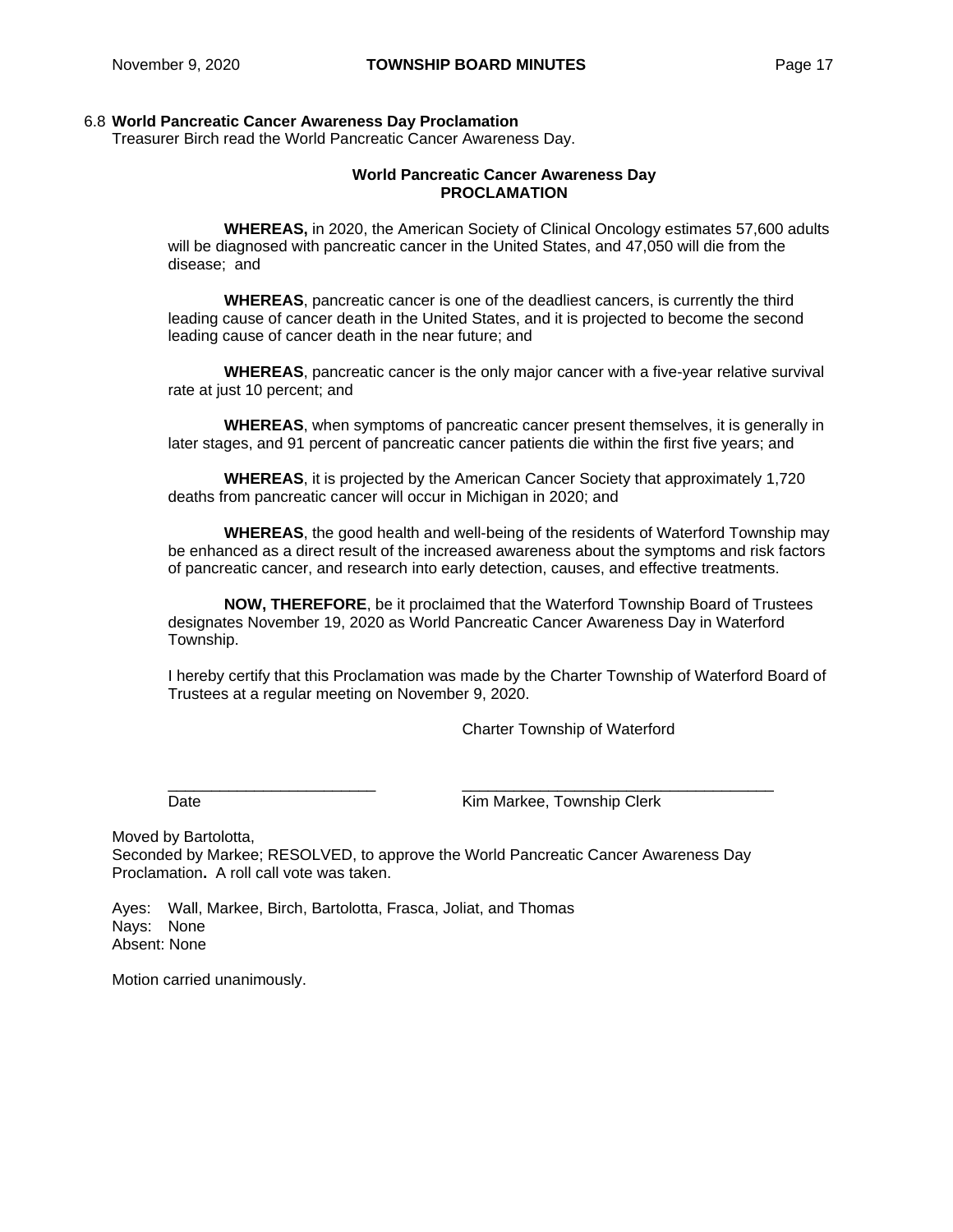## 6.9 **Small Business Saturday Proclamation 2020**

Trustee Joliat read the Small Business Saturday Proclamation.

## **Small Business Saturday PROCLAMATION**

**WHEREAS,** the government of the Charter Township of Waterford, Michigan, celebrates our local small businesses and the contributions they make to our local economy and community; according to the United States Small Business Administration, there are currently 30.7 million small businesses in the United States, they represent 99.7 percent of all businesses with employees in the United States, and are responsible for 64.9 percent of net new jobs created from 2000 to 2018; and

**WHEREAS**, small businesses employ 47.3 percent of the employees in the private sector in the United States, 62 percent of U.S. small businesses reported that they need to see consumer spending return to pre-COVID levels by the end of 2020 in order to stay in business, 65 percent of U.S. small business owners said it would be most helpful to their business to have their "regulars" return and start making purchases again, and three-quarters of U.S. Consumers are currently looking for ways to Shop Small and support their community; and

**WHEREAS**, 96 percent of consumers who shopped on Small Business Saturday agree that shopping at small, independently-owned businesses supports their commitment to making purchases that have a positive social, economic, and environmental impact and are essential to their community; and

**WHEREAS**, the Charter Township of Waterford, Michigan, supports our local businesses that create jobs, boost our local economy, and contribute to the community.

**NOW, THEREFORE**, as representatives of Waterford Township, Michigan, the Board of Trustees does hereby proclaim Saturday, November 28, 2020, as Small Business Saturday and we urge the residents of our community to support local businesses on Small Business Saturday and throughout the year.

I hereby certify that this Proclamation was made by the Charter Township of Waterford Board of Trustees at a regular meeting on November 9, 2020.

Charter Township of Waterford

 $\frac{1}{2}$  ,  $\frac{1}{2}$  ,  $\frac{1}{2}$  ,  $\frac{1}{2}$  ,  $\frac{1}{2}$  ,  $\frac{1}{2}$  ,  $\frac{1}{2}$  ,  $\frac{1}{2}$  ,  $\frac{1}{2}$  ,  $\frac{1}{2}$  ,  $\frac{1}{2}$  ,  $\frac{1}{2}$  ,  $\frac{1}{2}$  ,  $\frac{1}{2}$  ,  $\frac{1}{2}$  ,  $\frac{1}{2}$  ,  $\frac{1}{2}$  ,  $\frac{1}{2}$  ,  $\frac{1$ Date **Contract Contract Contract Contract Contract Contract Contract Contract Contract Contract Contract Contract Contract Contract Contract Contract Contract Contract Contract Contract Contract Contract Contract Contract** 

Moved by Joliat, Seconded by Thomas; RESOLVED, to approve the Small Business Saturday Proclamation**.** A roll call vote was taken.

Ayes: Wall, Markee, Birch, Bartolotta, Frasca, Joliat, and Thomas Nays: None Absent: None

Motion carried unanimously.

# 6.10 **Citizen to Address the Board - Ed Ford**

Mr. Ford was not in attendance.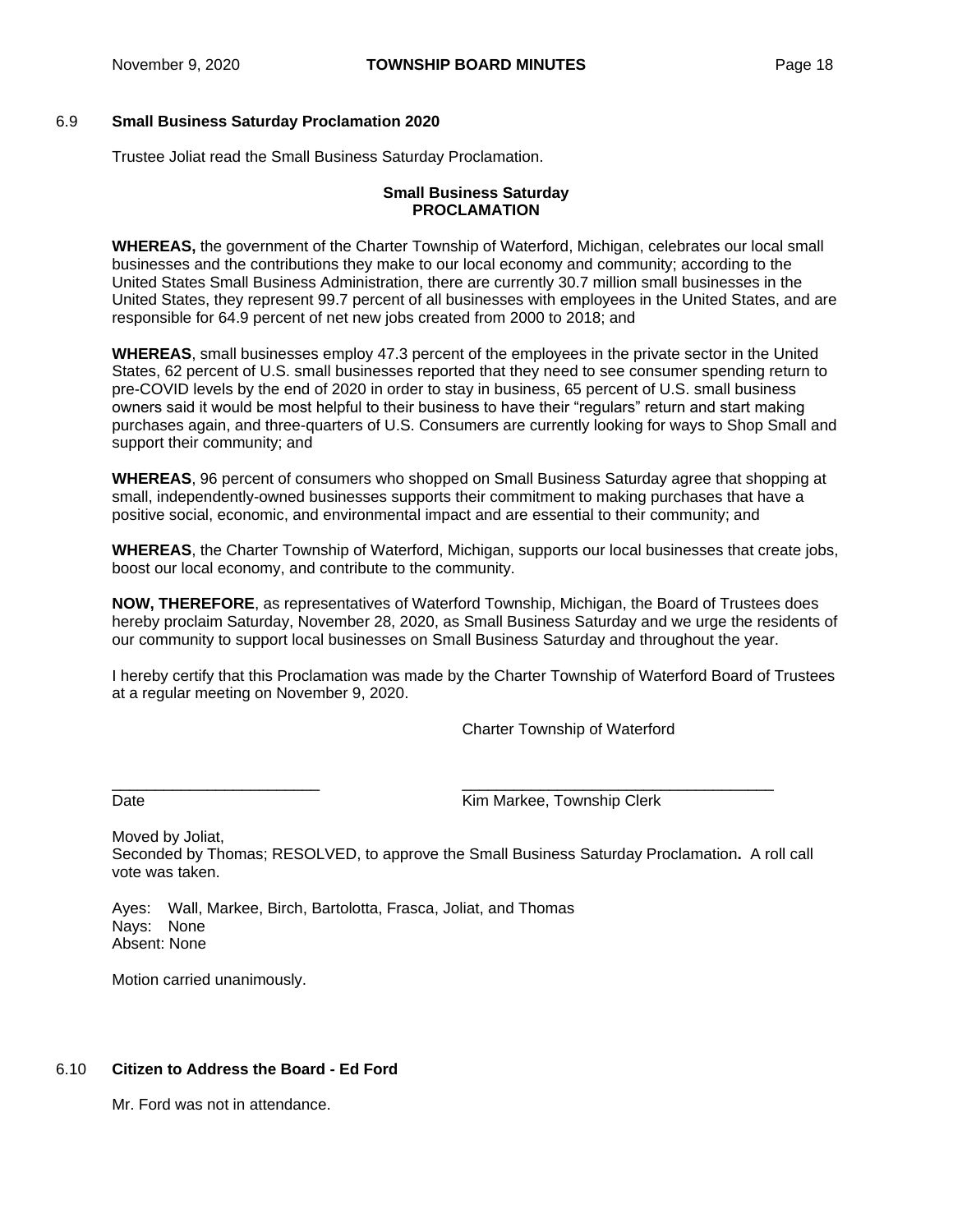Supervisor Wall stepped away for a moment.

Supervisor Wall returned to present Treasurer Birch, Trustee Joliat, and Trustee Frasca with a Proclamation and a small token thanking them for their years of service to the residents of the Charter Township of Waterford.

## 6.11 **Public Comments limited to Three (3) Minutes per Speaker**

Mr. Grant Smith, Waterford Youth Assistance. The Battle of the Badges collected 760 pairs of shoes. The Police Department won by two pairs of shoes – 381 pairs to 379 pairs. Mr. Smith announced that went well over their goal. Mr. Smith thanked Chief Underwood and Chief Covey for their support. He thanked the other locations that held collection boxes: Imperial Auto Wash, Recovered Chiropractic, Crave Nutrition, and the Township Offices.

Trustee Bartolotta thanked Trustee Frasca, Trustee Joliat, and Treasurer Birch for their service, and it was an honor working with them. He wishes Trustee Thomas well as he assumes the position of Treasurer and congratulates Clerk Markee on a job well done administering the November 3, 2020, General Election.

Clerk Markee stated that the absentee ballot return rate was 96%. The Monday before the election, there were 550 people that requested an absentee ballot, and approximately 178 people that did "same-day registration" on Election Day. Supervisor Wall stated the Clerk's office did a wonderful job.

## **ADJOURNMENT**

Moved by Thomas, Seconded by Birch, RESOLVED, to adjourn the meeting at 6:44 p.m. A roll call vote was taken.

Ayes: Wall, Markee, Birch, Bartolotta, Frasca, Joliat, and Thomas Nays: None Absent: None

Motion carried unanimously.

Kim Markee, Clerk

Gary Wall, Supervisor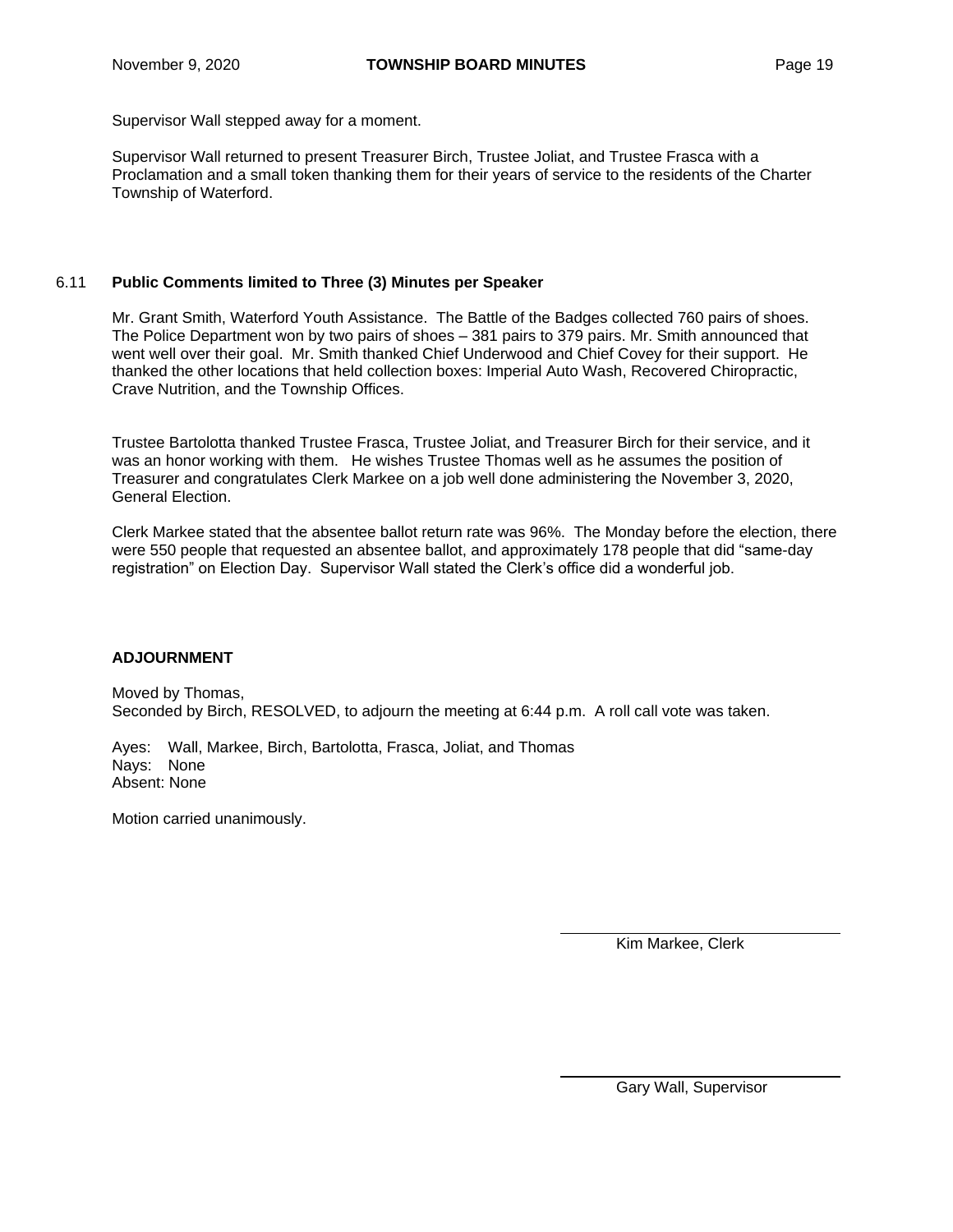| llievois |                                           |       | AP CHECK RECONCILIATION REGISTER                                                                            |                                    |                | apchkrcn |
|----------|-------------------------------------------|-------|-------------------------------------------------------------------------------------------------------------|------------------------------------|----------------|----------|
|          | FOR CASH ACCOUNT: 70000                   | 01000 |                                                                                                             |                                    | FOR: Uncleared |          |
|          |                                           |       |                                                                                                             | UNCLEARED CLEARED BATCH CLEAR DATE |                |          |
|          |                                           |       |                                                                                                             |                                    |                |          |
|          |                                           |       | 291983 10/30/2020 PRINTED 011188 ALL STAR OFFICIALS ASSOC                                                   | 522,00                             |                |          |
|          |                                           |       | 291984 10/30/2020 PRINTED 013685 APPLIED IMAGING                                                            | 344.03                             |                |          |
|          |                                           |       | 291985 10/30/2020 PRINTED 013772 ASHERKELLY                                                                 | 595.00                             |                |          |
|          |                                           |       | 291986 10/30/2020 PRINTED 021079 BAKER & TAYLOR BOOKS                                                       | 1 900 25                           |                |          |
|          |                                           |       | 291987 10/30/2020 PRINTED 021092 BS&A SOFTWARE                                                              | 488.00                             |                |          |
|          | 291988 10/30/2020 PRINTED 023576 BOOKPAGE |       |                                                                                                             | 882.00                             |                |          |
|          |                                           |       | 291989 10/30/2020 PRINTED 041192 CDW GOVERNMENT INC                                                         | 948.06                             |                |          |
|          |                                           |       | 291990 10/30/2020 PRINTED 041218 C GREEN'S TREE SERVICE                                                     | 2,815.00                           |                |          |
|          |                                           |       | 291991 10/30/2020 PRINTED 043626 CONSUMERS ENERGY                                                           | 1.167.78                           |                |          |
|          |                                           |       | 291992 10/30/2020 PRINTED 044220 CHASE CARD SERVICES                                                        | 1,062.45                           |                |          |
|          |                                           |       | 291993 10/30/2020 PRINTED 053224 DELL COMPUTER CORP                                                         | 8.243.54                           |                |          |
|          |                                           |       | 291994 10/30/2020 PRINTED 053253 DTE ENERGY                                                                 | 6,213.63                           |                |          |
|          |                                           |       | 291995 10/30/2020 PRINTED 053867 DUBOIS CHEMICALS INC                                                       | 14,055,00                          |                |          |
|          | 291996 10/30/2020 PRINTED 061775 ESRI     |       |                                                                                                             | 2,750.00                           |                |          |
|          |                                           |       | 291997 10/30/2020 PRINTED 063025 EJ USA, INC                                                                | 2.107.38                           |                |          |
|          |                                           |       | 291998 10/30/2020 PRINTED 063181 MICHAEL J EBERLE<br>291999 10/30/2020 PRINTED 093025 GALE/CENGAGE LEARNING | 1,375.00<br>221.92                 |                |          |
|          |                                           |       | 292000 10/30/2020 PRINTED 093451 GLOBAL OFFICE SOLUTIONS                                                    | 1,406.50                           |                |          |
|          | 292001 10/30/2020 PRINTED 093705 GRAINGER |       |                                                                                                             | 1,078.16                           |                |          |
|          |                                           |       | 292002 10/30/2020 PRINTED 103584 JOHN H HOLMES                                                              | 300.00                             |                |          |
|          |                                           |       | 292003 10/30/2020 PRINTED 113542 INGRAM LIBRARY SERVICES                                                    | 19.56                              |                |          |
|          |                                           |       | 292004 10/30/2020 PRINTED 143228 JJ KELLER & ASSOCIATES IN                                                  | 1,067.00                           |                |          |
|          |                                           |       | 292005 10/30/2020 PRINTED 143600 SCOTT C KOZAK                                                              | 300.00                             |                |          |
|          |                                           |       | 292006 10/30/2020 PRINTED 153367 LIBRARY NETWORK, THE                                                       | 3,495.00                           |                |          |
|          |                                           |       | 292007 10/30/2020 PRINTED 153417 LIBRARY DESIGN ASSOCIATES                                                  | 700.00                             |                |          |
|          |                                           |       | 292008 10/30/2020 PRINTED 161027 VELOCITYEHS                                                                | 2,719.75                           |                |          |
|          | 292009 10/30/2020 PRINTED 161058 MDE INC  |       |                                                                                                             | 895.00                             |                |          |
|          |                                           |       | 292010 10/30/2020 PRINTED 163476 MIDWEST TAPE                                                               | 2,114.12                           |                |          |
|          |                                           |       | 292011 10/30/2020 PRINTED 163485 PAULETTE MICHEL LOFTIN                                                     | 225.00                             |                |          |
|          |                                           |       | 292012 10/30/2020 PRINTED 163508 FERGUSON WATERWORKS #3386                                                  | 112,283.00                         |                |          |
|          |                                           |       | 292013 10/30/2020 PRINTED 174880 MICHIGAN DEPT OF TREASURY                                                  | 2,075,00                           |                |          |
|          |                                           |       | 292014 10/30/2020 PRINTED 183952 NYE UNIFORM COMPANY                                                        | 931.40                             |                |          |
|          |                                           |       | 292015 10/30/2020 PRINTED 193713 ORKIN, LLC                                                                 | 67.50                              |                |          |
|          |                                           |       | 292016 10/30/2020 PRINTED 193882 OVERDRIVE, INC.                                                            | 1,652.81                           |                |          |
|          |                                           |       | 292017 10/30/2020 PRINTED 204040 OAKLAND COUNTY TREASURER                                                   | 364.30                             |                |          |
|          |                                           |       | 292018 10/30/2020 PRINTED 204040 OAKLAND COUNTY TREASURER                                                   | 528.24                             |                |          |
|          |                                           |       | 292019 10/30/2020 PRINTED 204040 OAKLAND COUNTY TREASURER                                                   | 801.46                             |                |          |
|          |                                           |       | 292020 10/30/2020 PRINTED 211001 PRIELIPP FARM & GREENHOUS                                                  | 100.00                             |                |          |
|          |                                           |       | 292021 10/30/2020 PRINTED 213211 PERCEPTIVE CONTROLS INC                                                    | 69, 322, 03                        |                |          |
|          |                                           |       | 292022 10/30/2020 PRINTED 213326 CECILIA PROULX PHIPPS                                                      | 420.00                             |                |          |
|          |                                           |       | 292023 10/30/2020 PRINTED 213584 PONTIAC MAILING SERVICE L                                                  | 329.69                             |                |          |
|          |                                           |       | 292024 10/30/2020 PRINTED 233839 QUALITY FIRST AID AND SAF                                                  | 40.97                              |                |          |
|          |                                           |       | 292025 10/30/2020 PRINTED 243296 RECORD AUTOMATIC DOORS, I                                                  | 720.00                             |                |          |
|          |                                           |       | 292026 10/30/2020 PRINTED 243664 ROSE PEST SOLUTIONS                                                        | 48.00                              |                |          |
|          |                                           |       | 292027 10/30/2020 PRINTED 253160 SCRAMLIN FEEDS                                                             | 392.50                             |                |          |
|          |                                           |       | 292028 10/30/2020 PRINTED 253248 SENSOURCE INC                                                              | 135.00                             |                |          |
|          |                                           |       | 292029 10/30/2020 PRINTED 253954 SYMBOL ARTS                                                                | 350.00                             |                |          |
|          |                                           |       | 292030 10/30/2020 PRINTED 263582 THOMSON REUTERS-WEST                                                       | 855.62                             |                |          |
|          |                                           |       | 292031 10/30/2020 PRINTED 263749 TRANSACT TECHNOLOGIES INC                                                  | 179.49<br>250.00                   |                |          |
|          |                                           |       | 292032 10/30/2020 PRINTED 263840 ALLY TUCKER<br>292033 10/30/2020 PRINTED 293272 WESTERN OAKLAND TRANSPORT  | 13,678.25                          |                |          |
|          |                                           |       |                                                                                                             | 4,612.89                           |                |          |
|          |                                           |       | 292034 10/30/2020 PRINTED 293348 WHITLOCK BUSINESS SYSTEMS                                                  |                                    |                |          |

 $|P|$  $\mathbf{1}$ 

# 11/05/2020 13:51 | WATERFORD TOWNSHIP

 $\label{eq:2} \frac{1}{\sqrt{2}}\sum_{i=1}^n\frac{1}{\sqrt{2}}\sum_{i=1}^n\frac{1}{\sqrt{2}}\sum_{i=1}^n\frac{1}{\sqrt{2}}\sum_{i=1}^n\frac{1}{\sqrt{2}}\sum_{i=1}^n\frac{1}{\sqrt{2}}\sum_{i=1}^n\frac{1}{\sqrt{2}}\sum_{i=1}^n\frac{1}{\sqrt{2}}\sum_{i=1}^n\frac{1}{\sqrt{2}}\sum_{i=1}^n\frac{1}{\sqrt{2}}\sum_{i=1}^n\frac{1}{\sqrt{2}}\sum_{i=1}^n\frac{1$